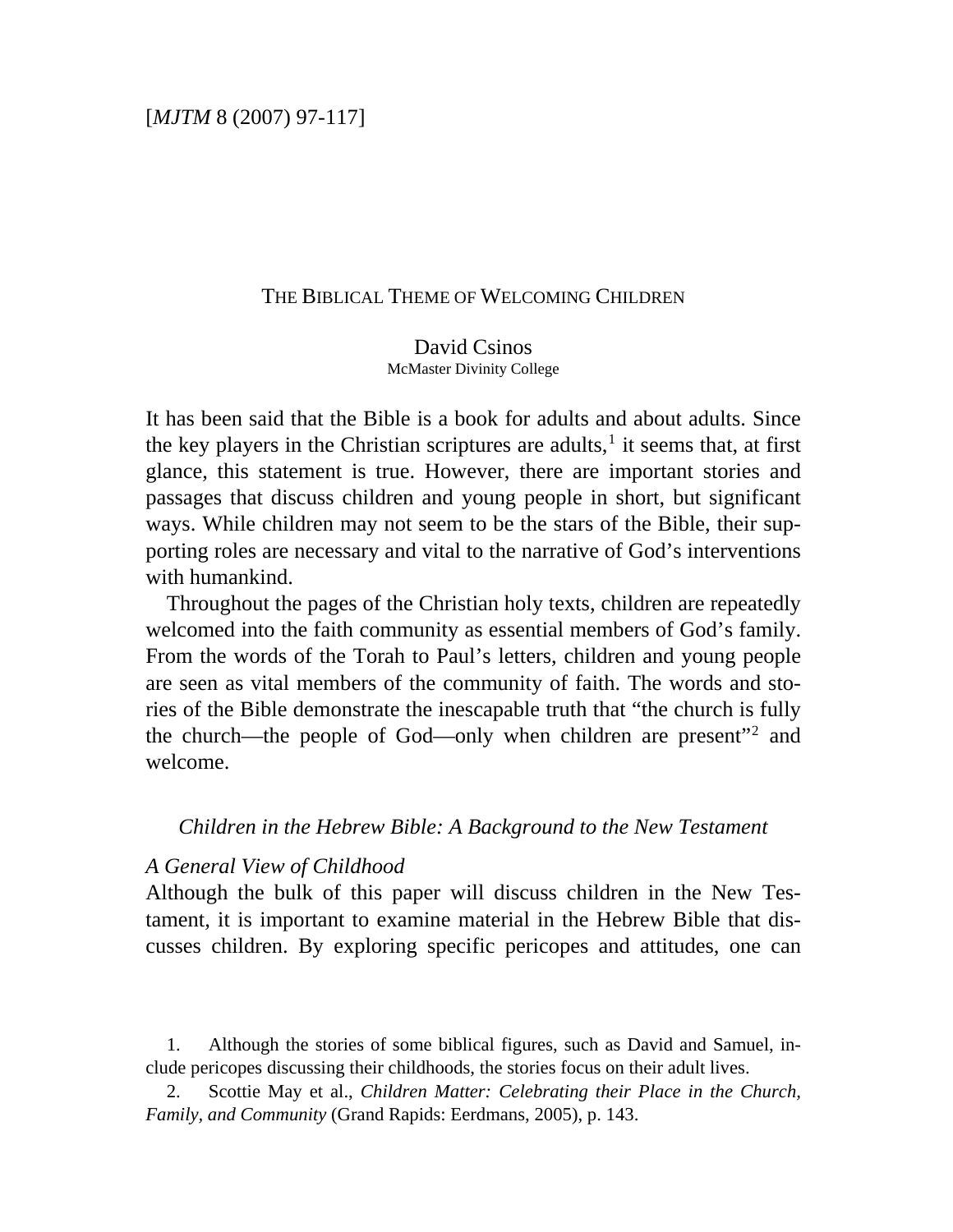gain background knowledge that is important to keep in mind when considering the material in the New Testament.

 In general, the writers of the Hebrew Bible seem to have adhered to a relatively positive view of children and childhood. Infants and young people were viewed as the Lord's gifts to the Israelites.<sup>[3](#page-1-0)</sup> This view is demonstrated throughout the narrative literature and Psalms, for example in the words of Joseph, who, when presenting his sons to his father, said, "They are my sons, whom God has given me here" (Gen. 48:9). The Israelites reveled in having children, who were seen as "a heritage of the Lord… a reward from him" (Ps. 127:3).

 The birth of a child was an important occasion, for offspring demonstrated that God's promise to bless Israel remained true. Births were wonderfully joyous occasions in which God's people rejoiced in the blessings of God. The psalmist proclaimed, "He settles the childless woman in her home as a happy mother of children. Praise the Lord!" (Ps. 113:9). Having children was indeed seen as cause for ascribing praise and thanks to God.

 While fertility and the birth of children were blessings from the Lord, infertility and barrenness were considered to be the most tragic of curses. Barren women and childless men cried out for God to break the curse of childlessness. Abraham is recorded as moaning, "O Lord God, what will you give me, for I continue childless?" (Gen. 15:2). Consequently, the Psalms record curses wished upon enemies dealing directly with their progeny: "happy is he who repays you for what you have done to us—he who seizes your infants and dashes them against the rocks" (Ps. 137:9). Remaining childless was seen as a sign that one was excluded from the blessings, gifts, and promises of God, so childlessness was a source of great anguish and misery.[4](#page-1-1)

<span id="page-1-0"></span> 3. Michael Shire, "Learning to be Righteous: A Jewish Theology of Childhood," in Karen Marie Yust et al., (eds.), *Nurturing Child and Adolescent Spirituality: Perspectives from the World's Religious Traditions* (Lanham: Rowman & Littlefield, 2006), pp. 43-52 (44). Judith Gundry Volf, "The Least and the Greatest: Children in the New Testament," in Marcia Bunge (ed.), *The Child in Christian Thought* (Grand Rapids: Eerdmans, 2001), pp. 29-60 (35).

<span id="page-1-1"></span>4. Shire, "Learning to be Righteous," p. 44.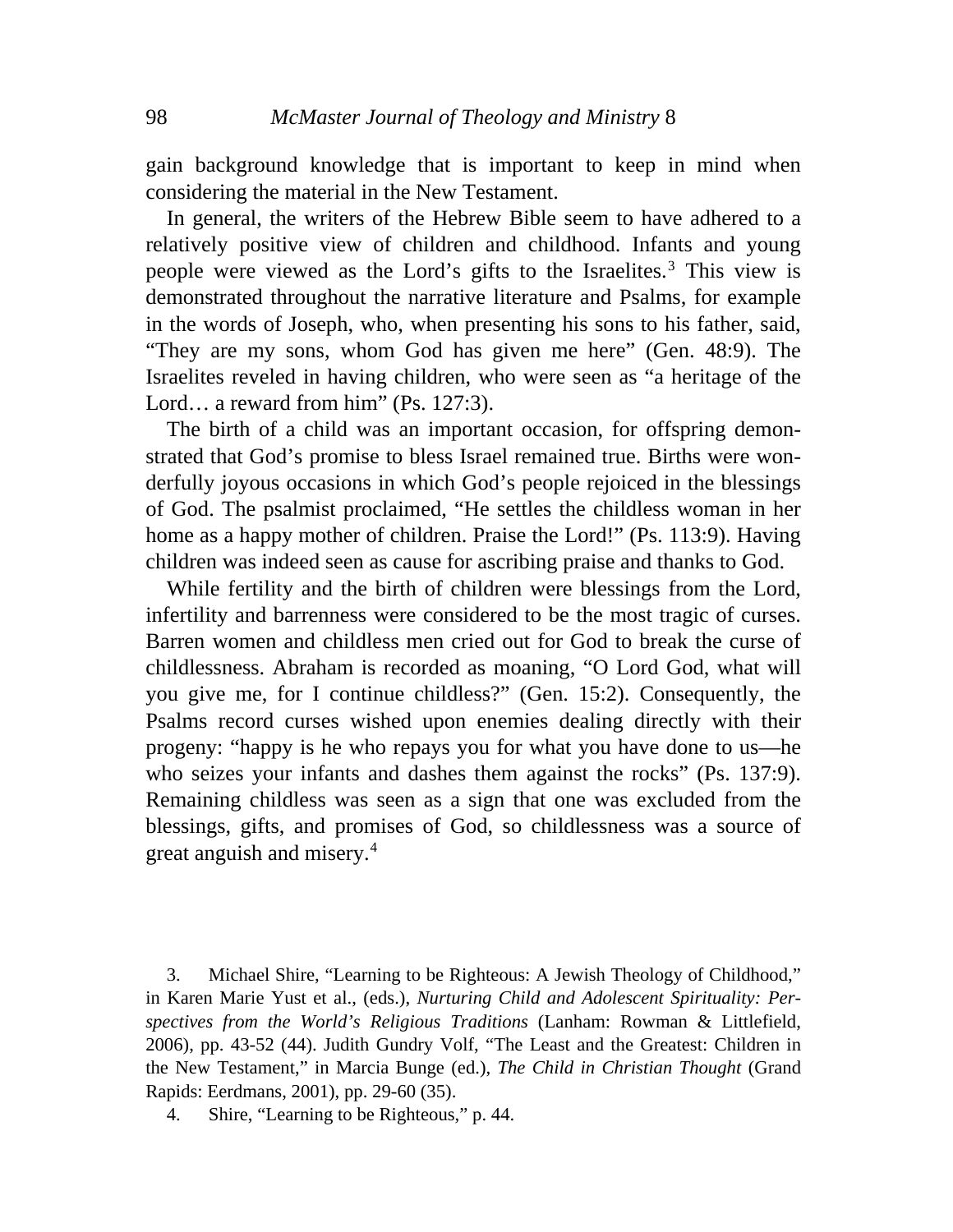## CSINOS *Welcoming Children* 99

### *When Your Children Say to You: Children and Worship*

Throughout the Hebrew Bible, children are repeatedly seen as involved in the worship of God. When the Lord commanded his people to commemorate the Exodus out of Egypt, children played a key role. Children (especially sons) were to carry the role of triggering the narratives of God's redemptive work in Jewish history, which were not to be told until a child asked about the meaning behind the ceremonies. Similarly, children were to inquire as to the meaning behind the "stipulations, decrees, and laws of the Lord" (Deut. 6:20),<sup>[5](#page-2-0)</sup> which would in turn instigate teaching about God's greatness. It was (and still is) the responsibility of children to initiate conversation and storytelling that announces that "The Lord our God, the Lord is one" (Deut. 6:4). Jeffrey Tigay summarizes the role of children in these celebratory events by saying:

Children will be curious about the instructions and ask about their meaning, just as the book of Exodus expected children to ask about the ceremonies commemorating the Exodus… In answering, one is to go beyond the intrinsic value of the individual laws and explain the reasons for obeying God altogether… Exodus expects children to ask about the ceremonies commemorating the Exodus. Here, Moses assumes that they will be curious about Israel's entire way of life.[6](#page-2-1)

Children were to utilize their natural, God-given curiosity to initiate the telling of serious and formative stories about "the essence of covenant theology in ancient Israel."[7](#page-2-2) Children and young people were important participants in Hebrew worship. Not only did the writers of the Torah know this, but the psalmist demonstrated this truth by writing, "through the praises of children and infants you have established a stronghold against your enemies" (Ps. 8:2).

### *My Sons, Listen to Me: Instructing Children*

The book of Proverbs is filled with information for "children" or "sons." Much of the material in this book is, in fact, meant for the instruction and

5. This role of children is also disclosed in Exod. 12 and 13.

<span id="page-2-1"></span><span id="page-2-0"></span> 6. Jeffrey H. Tigay, *Deuteronomy* (JPS Torah Commentary; Philadelphia: Jewish Publication Society, 1996), p. 82.

<span id="page-2-2"></span> 7. Duane L. Christensen, *Deuteronomy 1–11* (WBC, 6a; Dallas: Word Books, 1991), p. 152.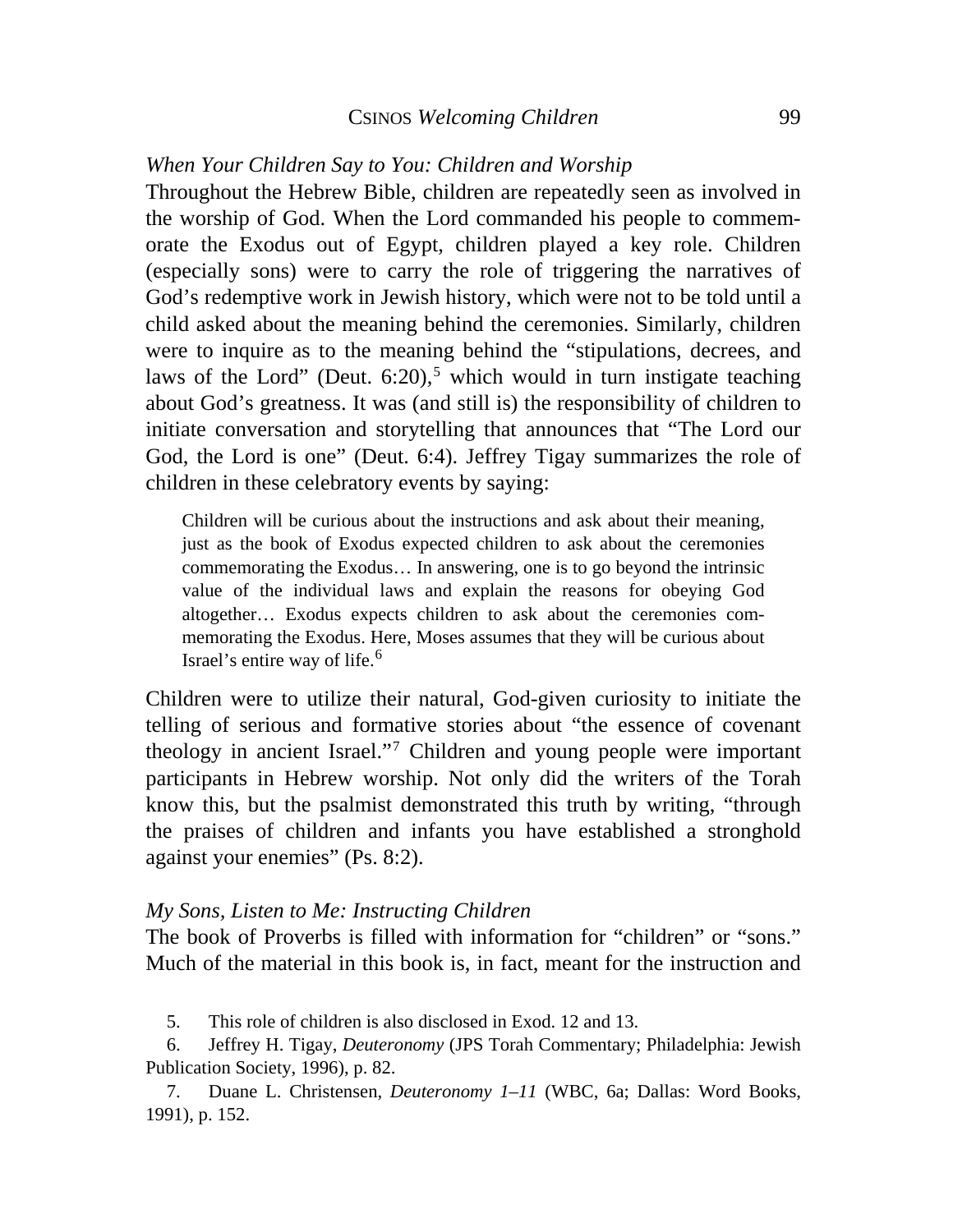training of children. Proverbs, therefore, offers clues about the religious upbringing and formation of children in ancient Israel.

 It is presumed that mothers had a strong influence on the education and training of young children. Fathers, however, assumed the role of instructor once children passed through early childhood. Since the writer of Proverbs says, "Hear children, a father's instruction," it can be assumed that the instruction contained within the pages of this book is meant for relatively older children—those that had completed the mother's early training.[8](#page-3-0) The father had now become the primary trainer and planned on passing on the instruction and advice that he received from his father (Prov. 4:3).

 The very existence of this book and the advice directed toward the father's children demonstrates the love that ancient Hebrew parents had for their children. While professional teachers or pastors had a degree of influence upon young Hebrews, the greatest responsibility and influence fell on the father and mother. Since this book (or at least sections of it) is written by a father to his children, one can conclude that the writer had so much love and concern for his children that he took the important task of training his child into his own hands. Therefore, "this text more than any other brings out this urgency of parental love."[9](#page-3-1) The belief that children are divine gifts and blessings that must not be taken for granted is demonstrated in the fact that Proverbs was written by a loving father who truly believed that if one trained a child in the way he should go, when he was old he would not turn from it (Prov. 22:6).

 Proverbs 22:6 offers an interesting view of children in ancient Israel. Some believe that this verse means that one should train children according to their individual natures, taking into account individuality, personality, and idiosyncrasies. As such, the methods of instruction and educa-tion must vary and be personalized to each child taught.<sup>[10](#page-3-2)</sup> As we shall see, this view parallels those of Jesus and Paul, who, centuries later, would welcome and affirm children for who they were—not for their potential or yet-to-be traits, but for their gifts and character as children.

<span id="page-3-2"></span><span id="page-3-1"></span> 9. Duane A. Garrett, *Proverbs, Ecclesiastes, Song of Songs* (New American Commentary, 14; Nashville: Broadman, 1993), p. 86.

10. Garrett, *Proverbs*, p. 187.

<span id="page-3-0"></span> <sup>8.</sup> Roland E. Murphy, *Proverbs* (WBC, 22; Nashville: Thomas Nelson, 1998), p. 27.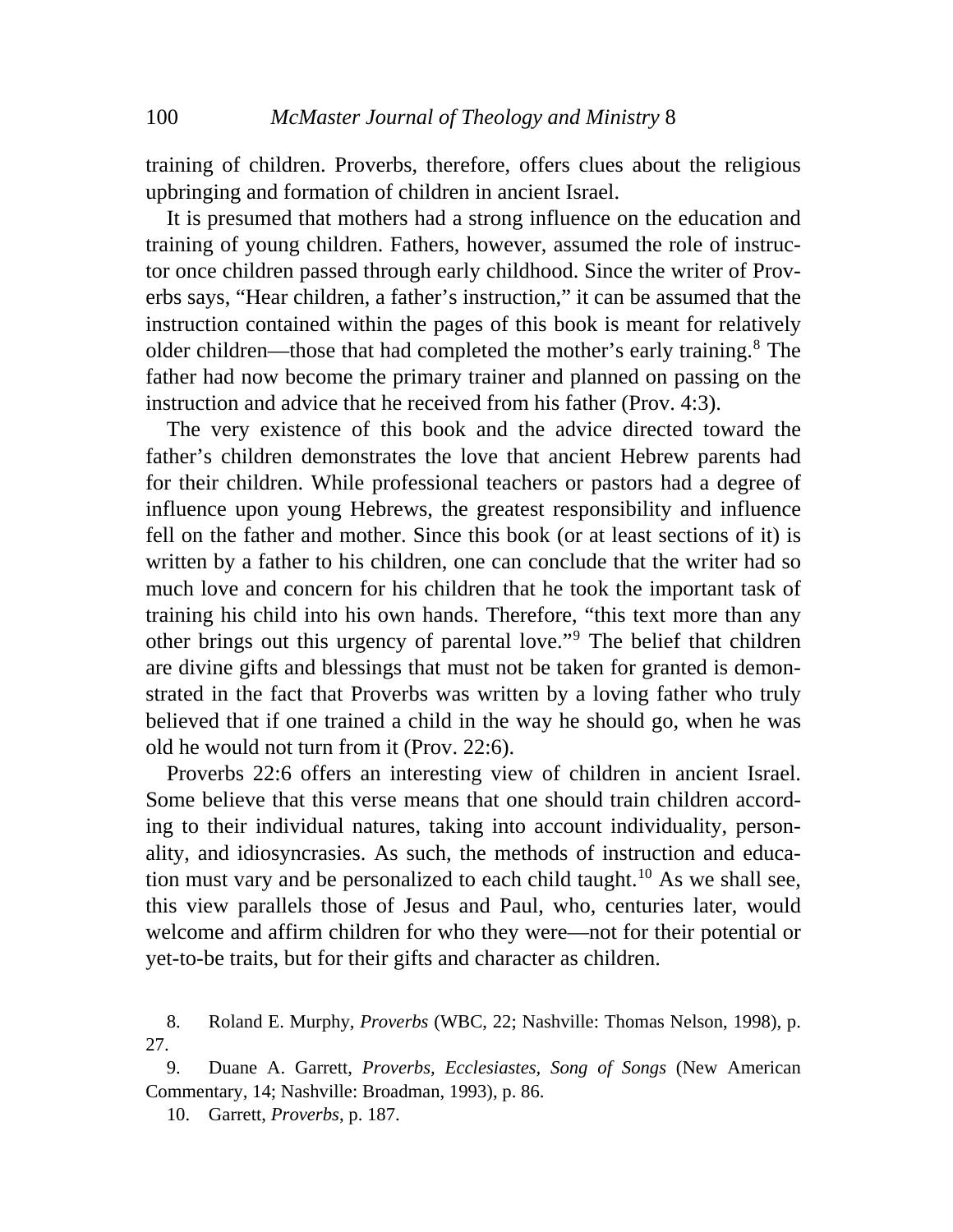The book of Proverbs stands as an example of parents' love for their young, who were blessings from the Lord. The training and instruction of a child was too precious to delegate, for the father wanted to ensure that his children were raised properly. Furthermore, in "training a child in the way he should go," the writer was perhaps affirming and welcoming children for the individuality that God had granted to them. While they must be instructed, the children's personalities and special traits must be taken into account and nurtured.

## *A Little Child Will Lead Them: Children in the Prophets*

The prophetic voices of Israel, as many scholars have noted, continue the biblical tradition of valuing children as important members of the community of God. The prophets Isaiah and Joel specifically exemplify this.

 In chapter eleven of his book, Isaiah speaks of a time to come when God will restore creation to a state of universal peace.<sup>[11](#page-4-0)</sup> The common descriptions of this time and place are well known—the wolf will live with the lamb and the lion will lie down with the calf. These depictions of the natural peace that will reign in the world are powerful and awe-inspiring. In my opinion, however, the most powerful characteristic of this time is that, "a little child will lead them" (Isa. 11:6). In this future time, "all relationships of hostility and threat, in the animal word as in the human environment, shall be overcome."<sup>[12](#page-4-1)</sup> A child—one who belongs to a group that has been marginalized throughout history—will become the leader of God's creation. What powerful words Isaiah is speaking "about deep, radical, limitless transformation in which we…will have no hunger for injury, no need to devour, no yearning for brutal control, no passion for domination."[13](#page-4-2) With these character traits in mind, it is no wonder that a child will rise up as leader—it is little children who perhaps best exemplify the peaceful world that is yet to be. Not only are they welcomed into God's perfect kingdom, but they will prove themselves to be leaders!

<span id="page-4-0"></span> 11. Brevard S. Childs, *Isaiah* (Louisville: Westminster John Knox Press, 2001), p. 104.

<span id="page-4-2"></span><span id="page-4-1"></span> 12. Walter Brueggemann, *Isaiah 1–39* (Louisville: Westminster John Knox Press, 1998), p. 102.

13. Brueggemann, *Isaiah 1*–*39*, p. 103.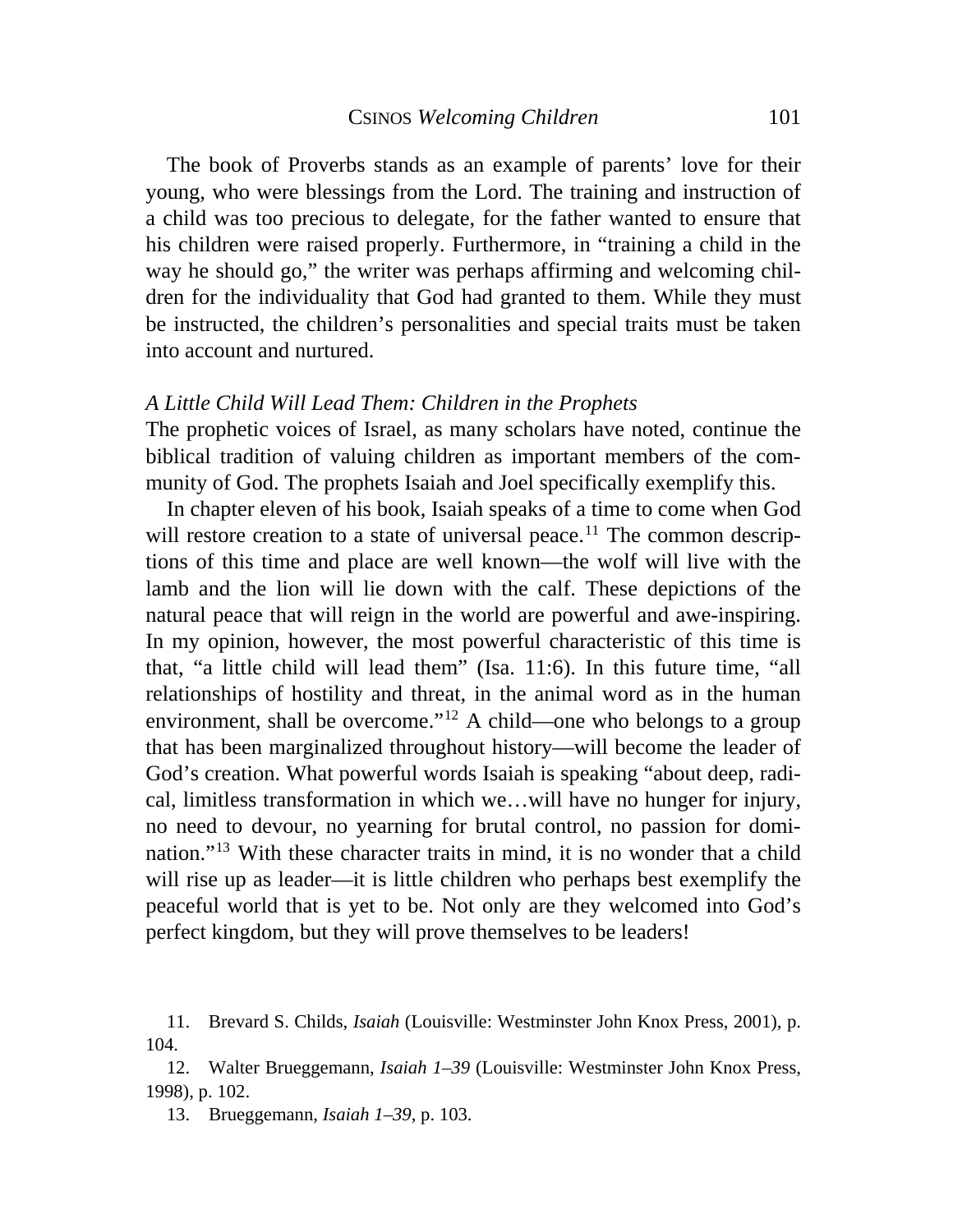Joel, in chapters three and four of his book, tells of a future time when the creation of God—both animals and people—will be restored and freed from those under whom they are oppressed.<sup>[14](#page-5-0)</sup> One of the signs that this time is upon Israel will be that the Spirit of God is poured out on all people and "your young men will see visions" (Joel 2:28). The word translated as "young men," is *bâchûr*, which denotes a youthful male. While this word does not directly translate to "child," it speaks of a young person who, by today's standards, would still be considered a child and wield little power of his own. With that in mind, this passage agrees with the theme in Isa. 11, and demonstrates that young people are key players in the divine drama to be played out in a time to come.

 Throughout the Hebrew Bible, children are valued and loved for who they are at the present moment. While spiritual formation and instruction are necessary, children play key roles in the community of Israel—from demonstrating the living covenant between the Lord and his people, to being leaders in the prophetic future. Children rise up as key players in God's divine drama and must be accepted and embraced as important members of the people of God. Through leadership, worship, and instruction, children are welcomed into the community of faith—even at birth! Let us continue to examine this biblical theme of welcoming children as we study the New Testament.

#### *Children in the Gospels*

Throughout the Synoptic Gospels, Matthew, Mark, and Luke tell stories of Jesus' encounters with children. He calls them to him, opens his arms to them, puts them on his lap, and reveals their importance in the kingdom of God. Perhaps no pericopes in the Christian Scriptures present more inviting, accepting, and inclusive pictures of children as do those of the Synoptic Gospels.

 References to children and young people are found throughout these three texts. The authors include stories about Jesus' birth and childhood (Mt. 1–2; Lk. 1–2), healings and exorcisms of children (Mk 7:24-30; Lk. 9:37-43), and numerous references to children and childhood (Mt. 11:25;

<span id="page-5-0"></span> 14. Marvin A. Sweeney, *Hosea, Joel, Amos, Obadiah, Jonah* (The Twelve Prophets, 1; Collegeville, MN: The Liturgical Press, 2000), p. 171.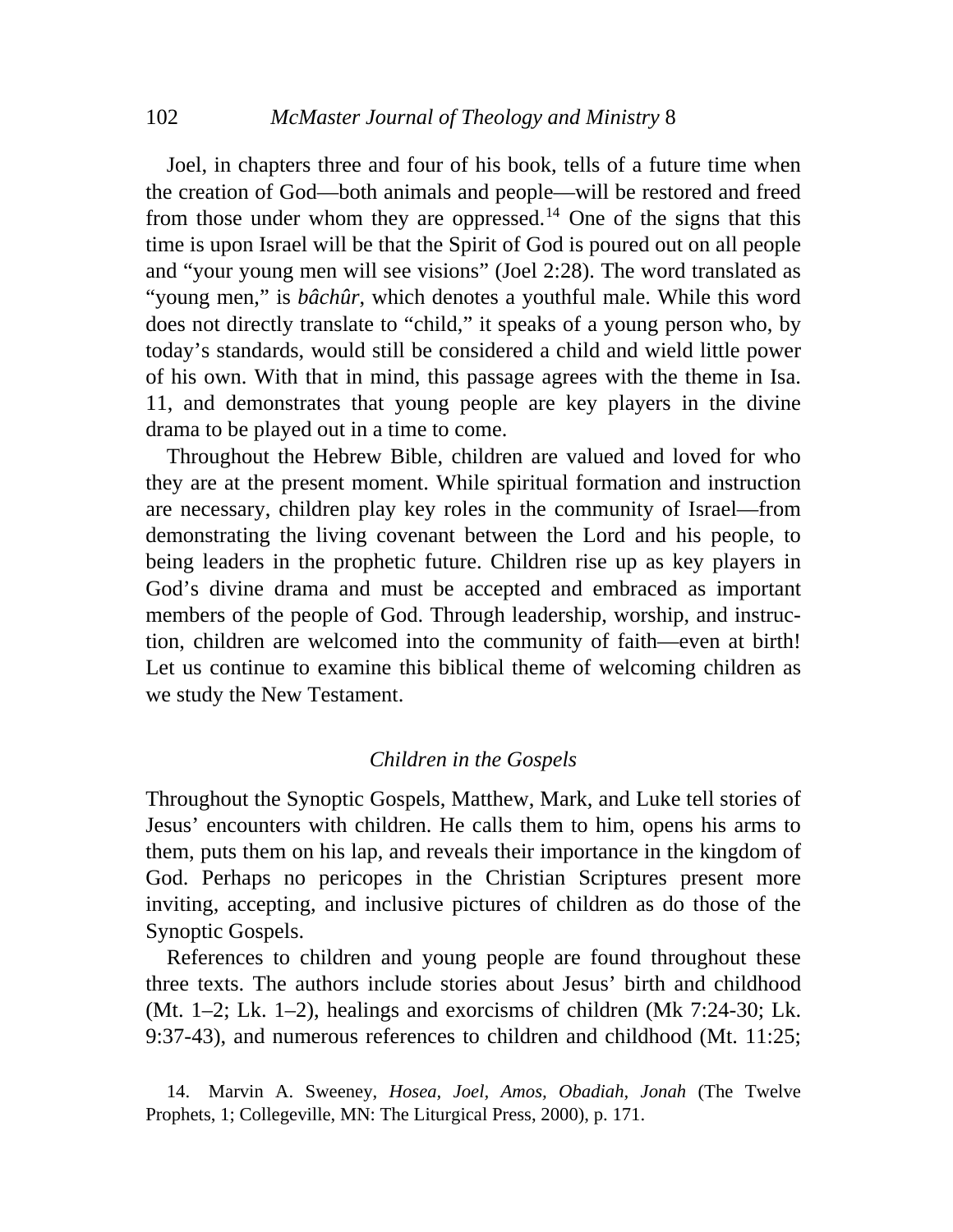21:15; Mk 7:27; Lk. 7:32). Two stories, however, stand out—stories that all three writers include in their narratives. They are those in which Jesus lifts children into his arms, blesses them, and reveals their true worth (Mk 9:33-42; Mk 10:13-16 and parallels).

 As one attempts to study these stories, the question arises as to which version should be studied—Matthew, Mark, or Luke? For our purposes, Mark's Gospel comes to the forefront for a number of reasons. First, Mark often includes details that are absent in Matthew and Luke. Furthermore, as Mercer notes, "children in Mark have the primary role of moving the story along… In short, children become a primary means for Mark to tell his version of the story of Jesus."<sup>[15](#page-6-0)</sup> They are important and necessary figures to Mark's portrayal of the life of Jesus. Mark's Gospel is a countercultural text, for in a world of hierarchy and the subordination of lower classes, the author reorders power and authority using those at the periph-ery of society,<sup>[16](#page-6-1)</sup> including women, tax collectors, and children. Finally, since many scholars agree that Mark's account of the life of Jesus is the earliest of the three Synoptic Gospels,  $17$  his version is perhaps the most accurate representation of Jesus' words and actions. For these reasons, the Gospel of Mark will serve as the source of the two pericopes under discussion.

<span id="page-6-0"></span> 15. Joyce Ann Mercer, *Welcoming Children: A Practical Theology of Childhood* (St. Louis: Chalice Press, 2005), p. 44.

16. Mercer, *Welcoming Children*, p. 44.

<span id="page-6-2"></span><span id="page-6-1"></span> 17. See Gerd Theissen and Annette Merz, *The Historical Jesus: A Comprehensive Guide* (Minneapolis: Fortress Press, 1998), pp. 26, 30; and Bart D. Ehrman, *The New Testament: A Historical Introduction to the Early Christian Writings* (New York: Oxford University Press, 3rd edn, 2000), p. xxxii.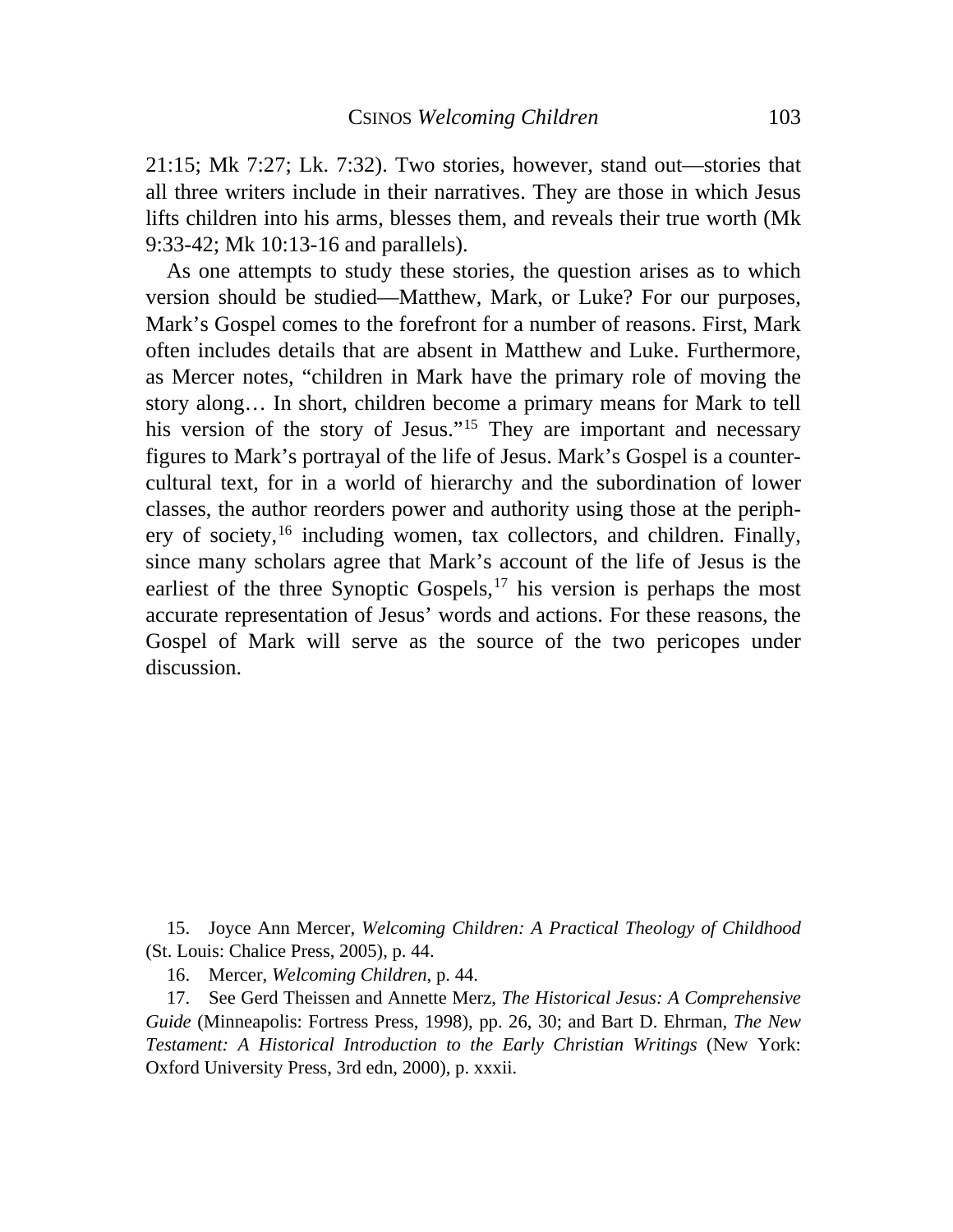## *The Child in their Midst: Mark 9:33-37*

On their journeys with Jesus, the disciples bickered with each other regarding their position and status in the kingdom of God, a question that was "not uncommon in the Mediterranean world, including Jewish Palestine.[18](#page-7-0) This typical situation, however, became radically atypical when Jesus responded to their argument by placing a little child among them and saying that whoever welcomes a child welcomes Jesus and God.

 To fully understand the depth of Jesus' actions, some background information is needed. At the time of Jesus' ministry, the Greco-Roman world had a bleak perspective on children. Due to poor living conditions, poverty, abortion, infanticide, and child exposure, about fifty percent of children perished before their tenth birthday.<sup>[19](#page-7-1)</sup> Since losing a young child was a common yet painful experience, parents were often reluctant to develop and maintain intimate relationships with their young offspring.<sup>[20](#page-7-2)</sup> Given that so many children died young, one could assume that those who lived would be highly valued by their parents. While it would be difficult to argue that parents did not love their children, there is significant evidence that children in the Greco-Roman world were not appreciated nor highly esteemed by adults. Young people were seen as paradigms of negativity. They symbolized fear, irrationality, stupidity, weakness, foolishness, vulnerability, and the absence of *logos*, or reason<sup>[21](#page-7-3)</sup>—all of which stood in opposition to the characteristics of adult males.<sup>[22](#page-7-4)</sup> Judith Gundry Volf summarizes this dominant perspective on children by saying, "people considered children fundamentally deficient and not yet human in the full sense... Children occupied a low rung on the social ladder."<sup>[23](#page-7-5)</sup> Infants and children were the lowest of the low—they were relegated to the margins of

<span id="page-7-0"></span> 18. Craig A. Evans, *Mark 8:27–16:20* (WBC, 34b; Nashville: Thomas Nelson, 2001), p. 61.

<span id="page-7-1"></span>19. O.M. Bakke, *When Children Became People: The Birth of Childhood in Early Christianity* (Minneapolis: Fortress Press, 2005), p. 23.

20. Bakke, *When Children Became People*, p. 45.

<span id="page-7-4"></span><span id="page-7-3"></span><span id="page-7-2"></span> 21. Bakke, *When Children Became People*, pp. 15-22. Thomas Wiedemann, *Adults and Children in the Roman Empire* (New Haven: Yale University Press, 1989), pp. 17-25.

22. Wiedemann, *Adults and Children*, p. 8.

<span id="page-7-5"></span>23. Gundry Volf, "The Least and the Greatest," p. 32.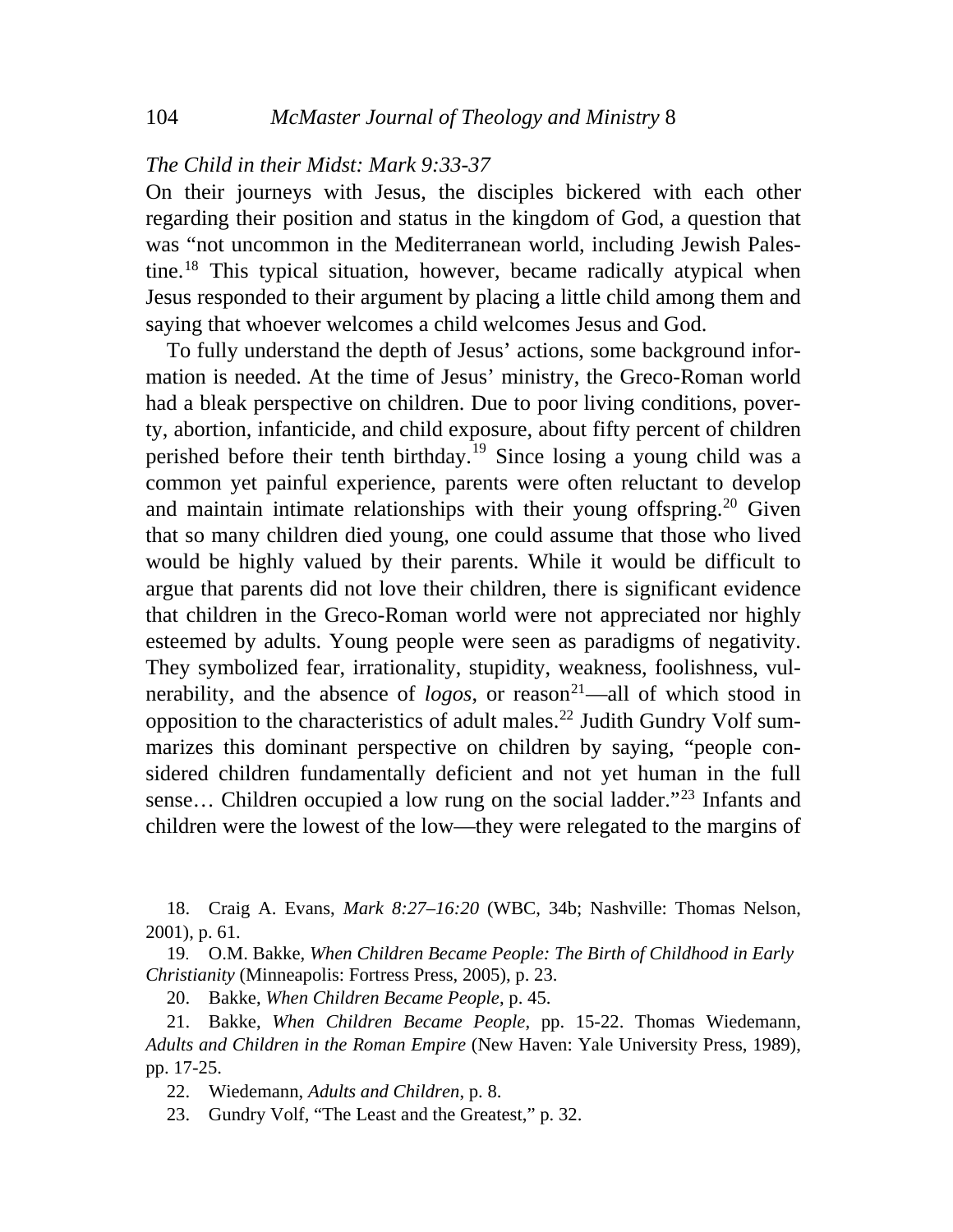society and considered to be in the same class as women, tyrants, and animals. $24$ 

 Since those who followed and surrounded Jesus were mostly Jews living in Greco-Roman Palestine, it can be surmised that their perspectives on children blended the theoretical Jewish appreciation of children with the common negative Roman views of young people. Children, however, were seen as a sub-form of humanity lacking in reason, status, and formation. Jesus' disciples probably shared this opinion.

 Let us return to the pericope at hand. After learning about the nature of his disciples' argument, Jesus put a child in their midst and suggested that those who are to be great in God's kingdom are the ones willing to welcome children. *Dechomai*, the Greek word translated as "welcome," often refers to the hospitality and service of guests.<sup>[25](#page-8-1)</sup> Therefore, the mark of true greatness in God's eyes is bestowed upon those who reach out and serve children in an attitude of welcome and hospitality.

 With Jesus' actions and words, the disciples witnessed a great reversal of the norms and expectations of the day. Until then, children were seen as those who needed to be educated—they were pieces of raw material that were to be shaped by teachers and pedagogues. They were valued and measured by their future potential that could only be realized through education.[26](#page-8-2) When Jesus lifted the little child into his arms, perhaps his followers assumed that the child was about to be educated by their master. Rather, Jesus radically reversed the assumed roles of the day by using the child as a teaching assistant to educate his disciples. As Weber notes, instead of the assumed one-way teaching from adult to child, Jesus reorders the educational process using a child "not as the one who receives instruction, but as the one whose very presence becomes the clue to answering the disciples' questions… A reversal in the teaching/learning situation occurs,"<sup>[27](#page-8-3)</sup> thus demonstrating that those who are least in the world are the greatest in the kingdom of God.

24. Wiedemann, *Adults and Children*, p. 8.

25. Gundry Volf, "The Least and the Greatest," p. 43.

<span id="page-8-3"></span><span id="page-8-2"></span><span id="page-8-1"></span><span id="page-8-0"></span> 26. Hans-Ruedi Weber, *Jesus and the Children: Biblical Resources for Study and Preaching* (Atlanta: John Knox Press, 1979), pp. 34, 37.

27. Weber, *Jesus and the Children*, p. 43.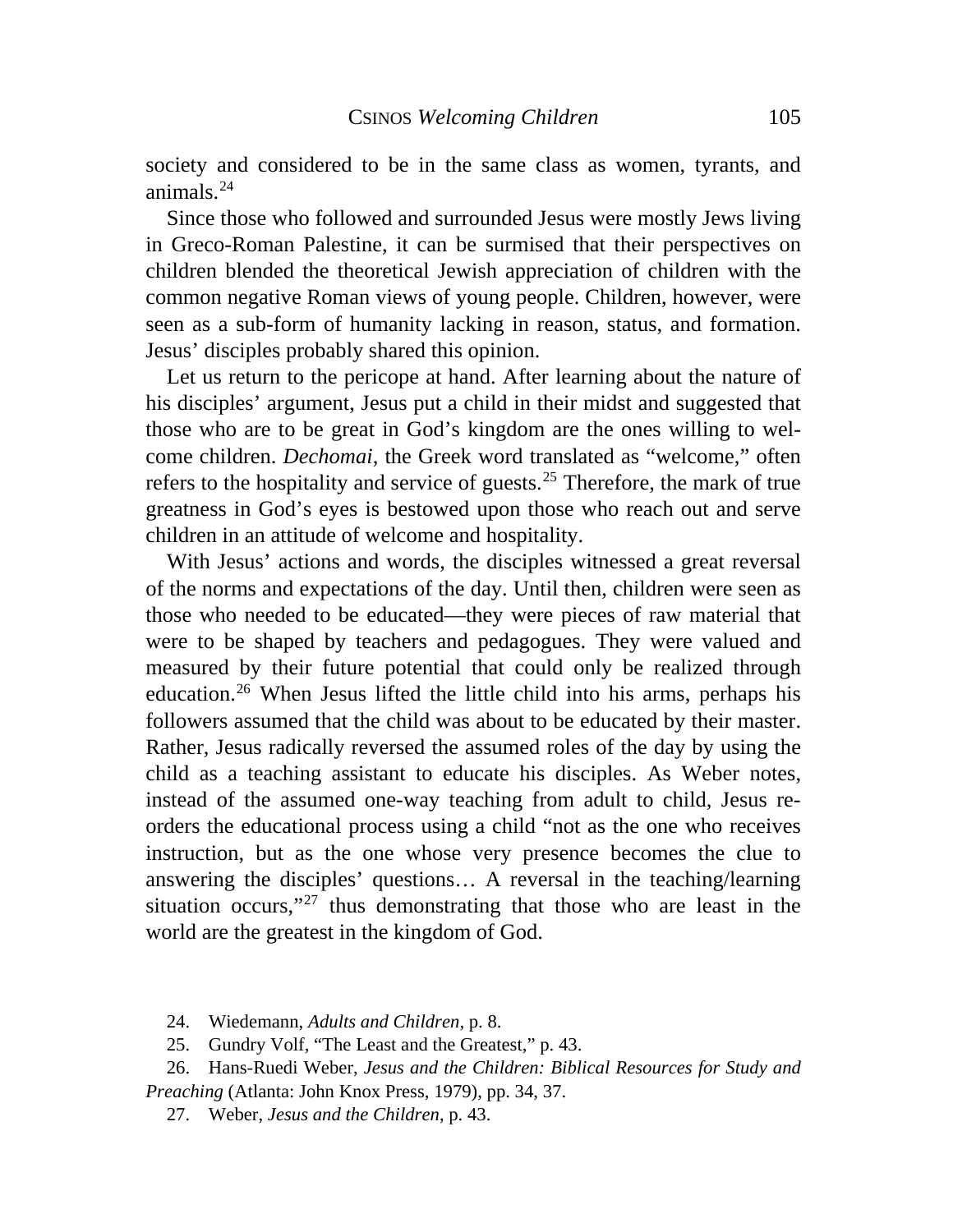A second component to the great reversal that Jesus demonstrated in this passage involves the value of the child in his midst. It has been mentioned that children in Jesus' day were valued for their future potential; they had no present worth. But Jesus did not attempt to educate or bring out the potential of the child in their midst. He valued the child as his representative—one to be welcomed in the names of Jesus and the Father. As he welcomed the child, Jesus affirmed the inherent worth of children as his disciples and representatives. They did not need to grow or be educated before they had worth—they were already important members of Jesus' spiritual family. Yet again, Jesus radically reversed the assumptions of his day by welcoming a child.

 Jesus demonstrated the final element of this great reversal when he took the child into his arms. In doing so (and repeating this action in Mk 10), Jesus demonstrated his command to welcome children. Taking a child or infant into one's arms was a sign of saving it from impending danger and subsequently caring for it, a low-status job that was often reserved for women.<sup>[28](#page-9-0)</sup> In embracing the child, Jesus expressed that all people—men and women—are called to welcome and care for children.<sup>[29](#page-9-1)</sup> Furthermore, he stated that anyone who welcomes a child in his name, welcomes him and God. Jesus made two daring claims in this statement. First, he "made the scandalous claim that Christ…represents God."[30](#page-9-2) Perhaps the more outrageous claim, however, is that children are representatives of Christ and subsequently of the Father! In the Jewish tradition, this meant that children could act on behalf of Jesus and the Father, who supported them with wholehearted authority.<sup>[31](#page-9-3)</sup> For Jesus' disciples to completely welcome him, they must welcome those who represent him—not high-status individuals, but those of the lowest status—children. This action is the mark of true discipleship.

28. Gundry Volf, "The Least and the Greatest," pp. 43-44.

29. Gundry Volf, "The Least and the Greatest," p. 44.

<span id="page-9-2"></span><span id="page-9-1"></span><span id="page-9-0"></span> 30. Eugene Boring, *Mark: A Commentary* (Louisville: Westminster John Knox Press, 2006), p. 281.

<span id="page-9-3"></span> 31. Craig S. Keener, *The IVP Bible Background Commentary: New Testament* (Downers Grove: InterVarsity Press, 1993), p. 159.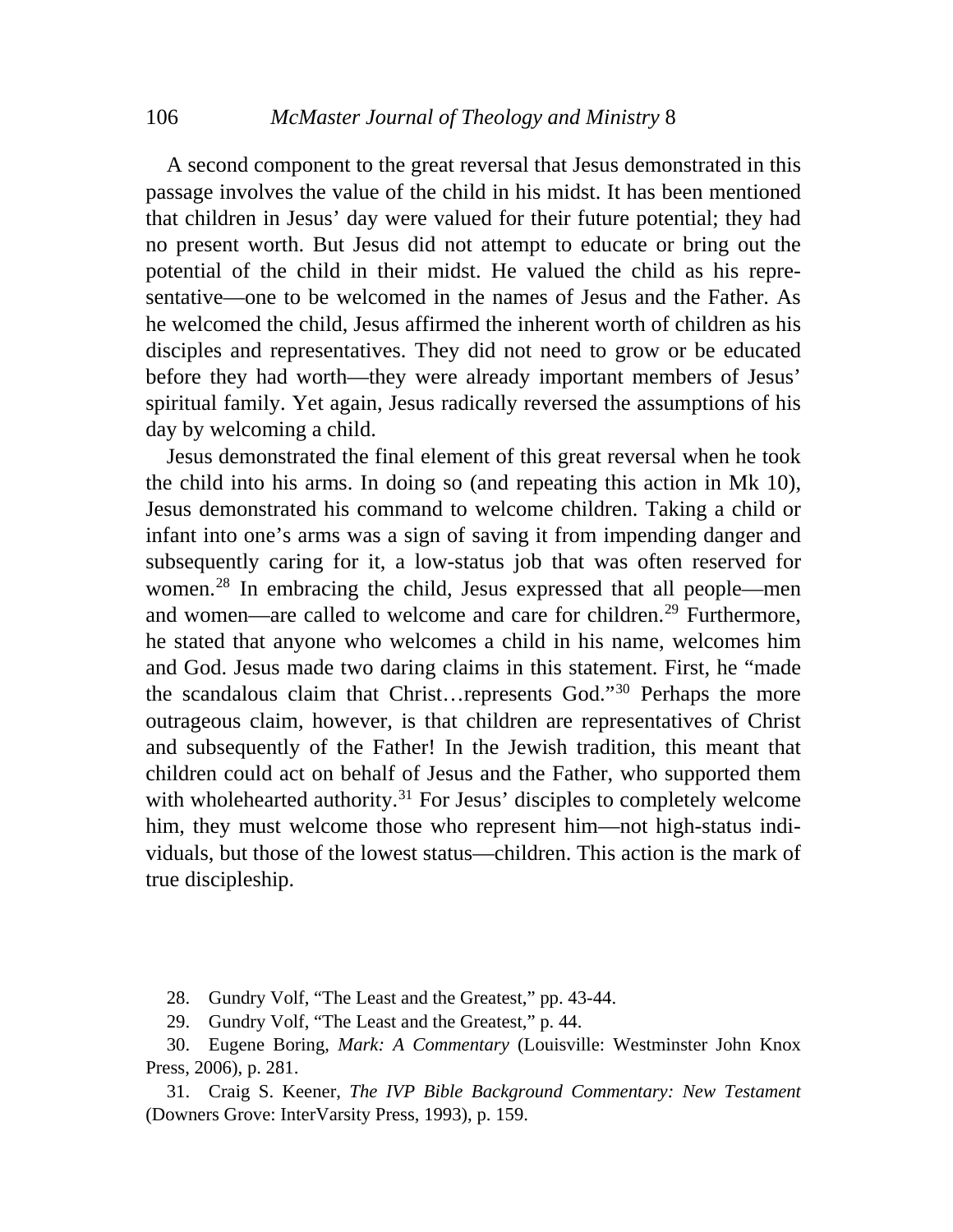## *Let them Come: Mark 10:13-16*

After leaving Capernaum, Jesus continued his journey to Jerusalem. He departed from Galilee, traveled through Samaria, and arrived in Judea, where he once again welcomed children into his presence and into the kingdom of God.

 While Jesus was responding to a question posed by Pharisees, some people began to bring little children to him to receive a blessing. Jewish patriarchs,[32](#page-10-0) famous rabbis, healers, and other holy men were often asked to perform such a task.<sup>[33](#page-10-1)</sup> After scolding his disciples for attempting to send the children away, Jesus said, "Let the little children come to me, and do not hinder them, for the kingdom of God belongs to such as these. I tell you the truth, anyone who will not receive the kingdom of God like a little child will never enter it" (Mk 10:14-15). He then embraced the children and blessed them, reiterating the command to welcome and care for the young.

 Just a few verses after Jesus placed a child in the midst of his disciples and commanded them to welcome such young people in his name, his followers failed to follow their Master's wishes, for they tried to send children away. Jesus again offered himself as an example to be emulated by taking children into his arms and welcoming them. Not only is Jesus an example to his followers in this passage, but the children also become models. In fact, children themselves become the exemplary characters in this passage, modeling true membership in God's kingdom.

 There is some debate as to the meaning behind Jesus words, "the kingdom of God belongs to such as these." Some scholars believe that Jesus is not speaking about actual children, but people who receive God's kingdom as a child does—those who "make no self claims, unself-consciously assume their own utter dependence, and are not concerned about rank, status, and self-image."[34](#page-10-2) Others believe that Jesus was referring to actual, flesh-and-blood children—"children *qua children*…are the *intended* recipients of the kingdom of God. It has come for them."[35](#page-10-3) I would argue that

32. Keener, *IVP Bible Background Commentary*, p. 162.

<span id="page-10-3"></span><span id="page-10-2"></span><span id="page-10-1"></span><span id="page-10-0"></span> 33. Weber, *Jesus and the Children*, p. 15. R.T. France, *The Gospel of Mark: A Commentary on the Greek Text* (Grand Rapids: Eeerdmans, 2002), p. 396.

34. Boring, *Mark*, p. 290.

35. Gundry Volf, "The Least and the Greatest," p. 38.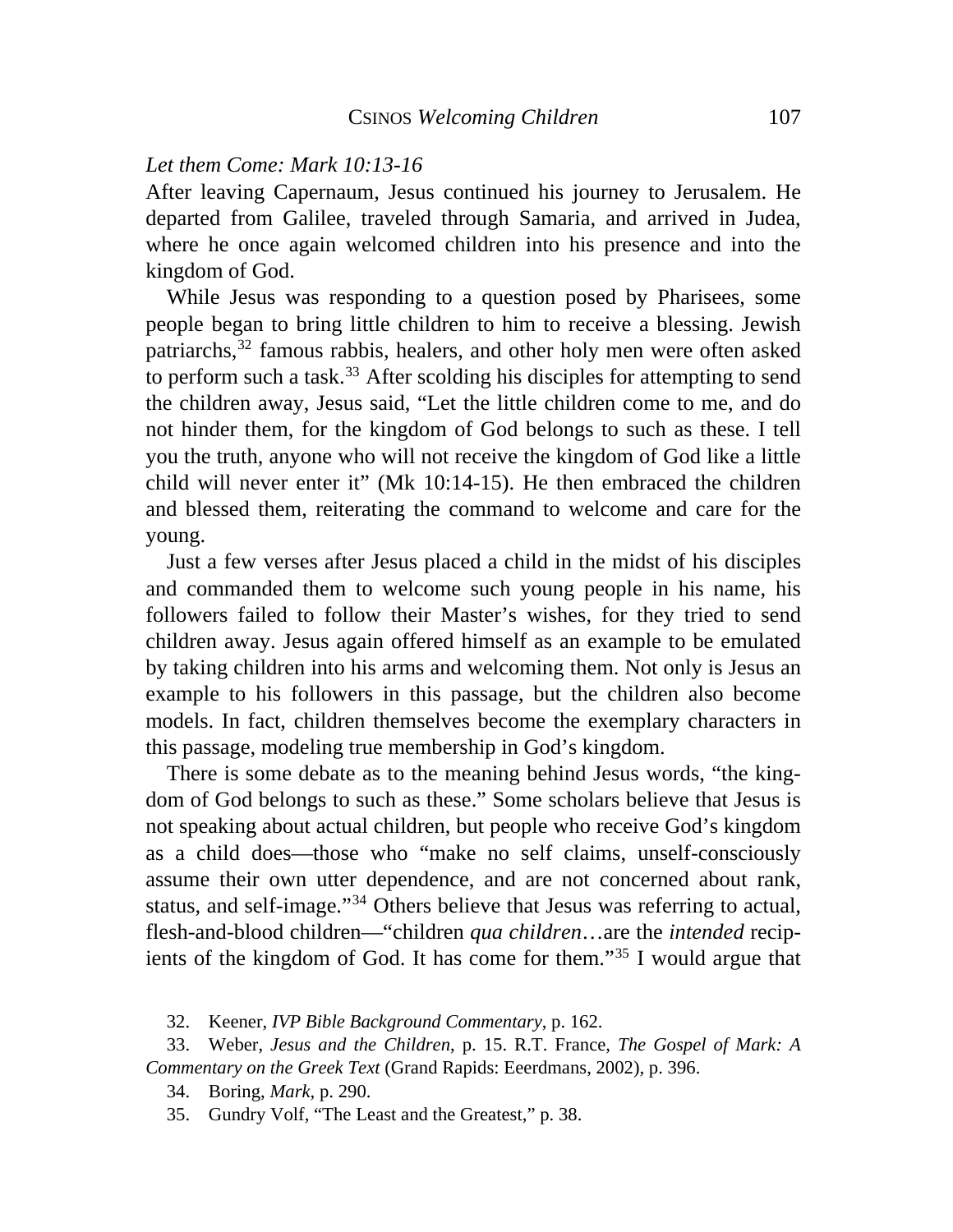Jesus, in making this statement, is referring to literal children who, by virtue of certain qualities, are included in the kingdom of God. This is not to say, however, that others do not also have a share in the kingdom. R.T. France summarizes this nicely by writing, "It is the literal children whom Jesus tells the disciples to allow to come to him [and are a part of the kingdom], but the reason is that they belong to and represent a wider category of [such as these], who are the ones who matter to God."[36](#page-11-0) Jesus demonstrated that children are in fact a part of God's kingdom when he laid his hands on them and gave them a thorough blessing<sup>[37](#page-11-1)</sup>—another radical example of the great reversal that he discussed in Mk 9.

 Jesus teaches that children, as kingdom members, are models and examples to be emulated by adults. Not only do they belong to the kingdom of God, but young people teach adults about the qualities and characteristics of kingdom recipients.

What is it about children that allows them to exemplify kingdom qualities? Basically, it involves their low status and utter dependence on others. Since children in the Greco-Roman world occupied a low rung on the social ladder, Jesus' claim that "anyone who will not receive the kingdom of God like a little child will never enter it" (Mk 10:15) was a direct chal-lenge to the social order of the day.<sup>[38](#page-11-2)</sup> As Gundry Volf puts it, he demonstrated that the kingdom "is for the unworthy. It is based on radical grace. Children are exemplary recipients of God's kingdom precisely because they are so obviously unworthy."[39](#page-11-3) It is not the rich and powerful who are members of the kingdom of God. Rather, it is the lowest ones—children who are not only recipients of the kingdom, but models to be emulated.

 Jewish children, unlike adults, were not obliged to maintain all the laws and statutes of the Lord. Yet it was by following these rules that many believed they achieved their status as kingdom members. In placing children at the heart of the kingdom, Jesus challenged the Law and any claims that it was obedience to the Law that allowed one to enter the kingdom.

- 36. France, *The Gospel of Mark*, p. 397.
- 37. France, *The Gospel of Mark*, p. 298.
- 38. Mercer, *Welcoming Children*, p. 53.

<span id="page-11-3"></span><span id="page-11-2"></span><span id="page-11-1"></span><span id="page-11-0"></span> 39. Judith Gundry Volf, "New Testament Insights on the Spiritual Life of Children" (lecture presented at the second *Triennial Children's Spirituality Conference*, River Forest, Illinois, 4-7 June 2006).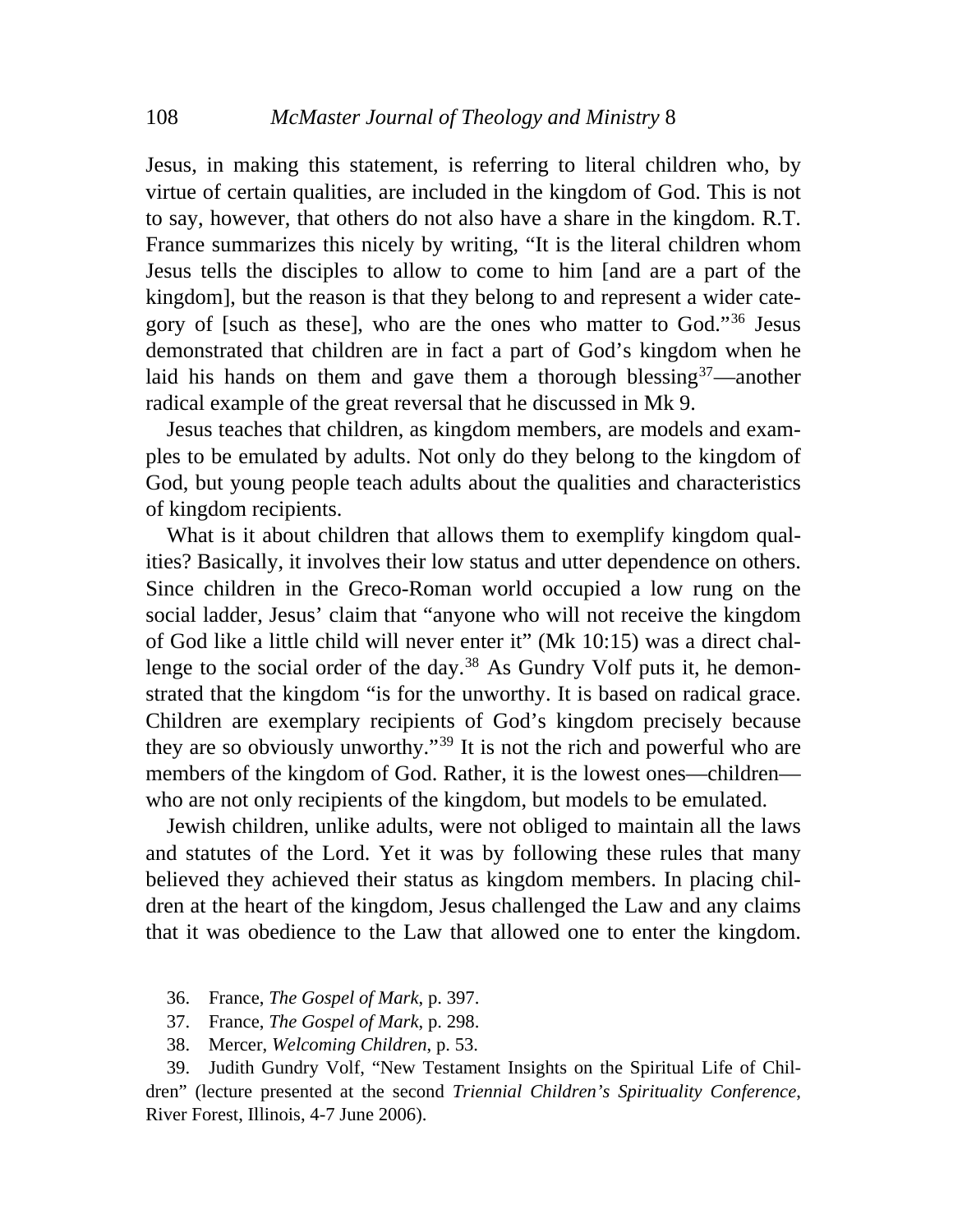Rather than relying on their own merit and achievement, children were utterly dependent on God and trusted him to bring them into the kingdom. These two qualities—trust and dependence—were kingdom characteristics that adults needed to emulate. $40$ 

 Overall, children receive the kingdom not because of virtues they possess—such as innocence or humility—but for what they lack. They lack status, power, and worth, and are thus dependent on God for their inclusion in the kingdom. They come with no "presumptions of selfimportance and self-empowerment."[41](#page-12-1) Therefore, "to receive the kingdom of God as a child is to receive it as one who has no credits, no clout, no claims... Little children are paradigmatic disciples, for only empty hands can be filled."[42](#page-12-2) It is not what children possess, but rather what they lack, that makes them, in the words of Gundry Volf, "kingdom kids par excellence."[43](#page-12-3)

 In Mk 9:33-37 and 10:13-16, Jesus welcomed children into his arms and into God's kingdom. In these actions, Jesus modeled to his disciples the kind of care that he commanded them to extend to the weak, dependent, and little ones of the world. When anyone welcomes a child, they welcome the Master himself and the Almighty God who sent Jesus into the world. Furthermore, children are to be seen as models of true kingdom recipients, not because of their virtues, but because of their lack—lack of status, worth, and power. Carroll comments, "A child models discipleship in a way the Twelve cannot; indeed, the child is the surprising—or rather, shocking—paradigm of God's character and ways in the world."<sup>[44](#page-12-4)</sup> Welcoming children affirms their inclusion in the kingdom of God and sets them apart as examples to be emulated. "It is in such extraordinary actions and sayings in the midst of everyday scenes of life with seemingly

40. Gundry Volf, "The Least and the Greatest," pp. 39-40.

41. Evans, *Mark 8:27–16:20*, p. 94.

<span id="page-12-2"></span><span id="page-12-1"></span><span id="page-12-0"></span> 42. James R. Edwards, *The Gospel according to Mark* (Grand Rapids: Eerdmans, 2002), p. 307.

43. Gundry Volf, "New Testament Insights."

<span id="page-12-4"></span><span id="page-12-3"></span> 44. John T. Carroll, "Children in the Bible," *Interpretation* 55 (2001), pp. 121-34 (129).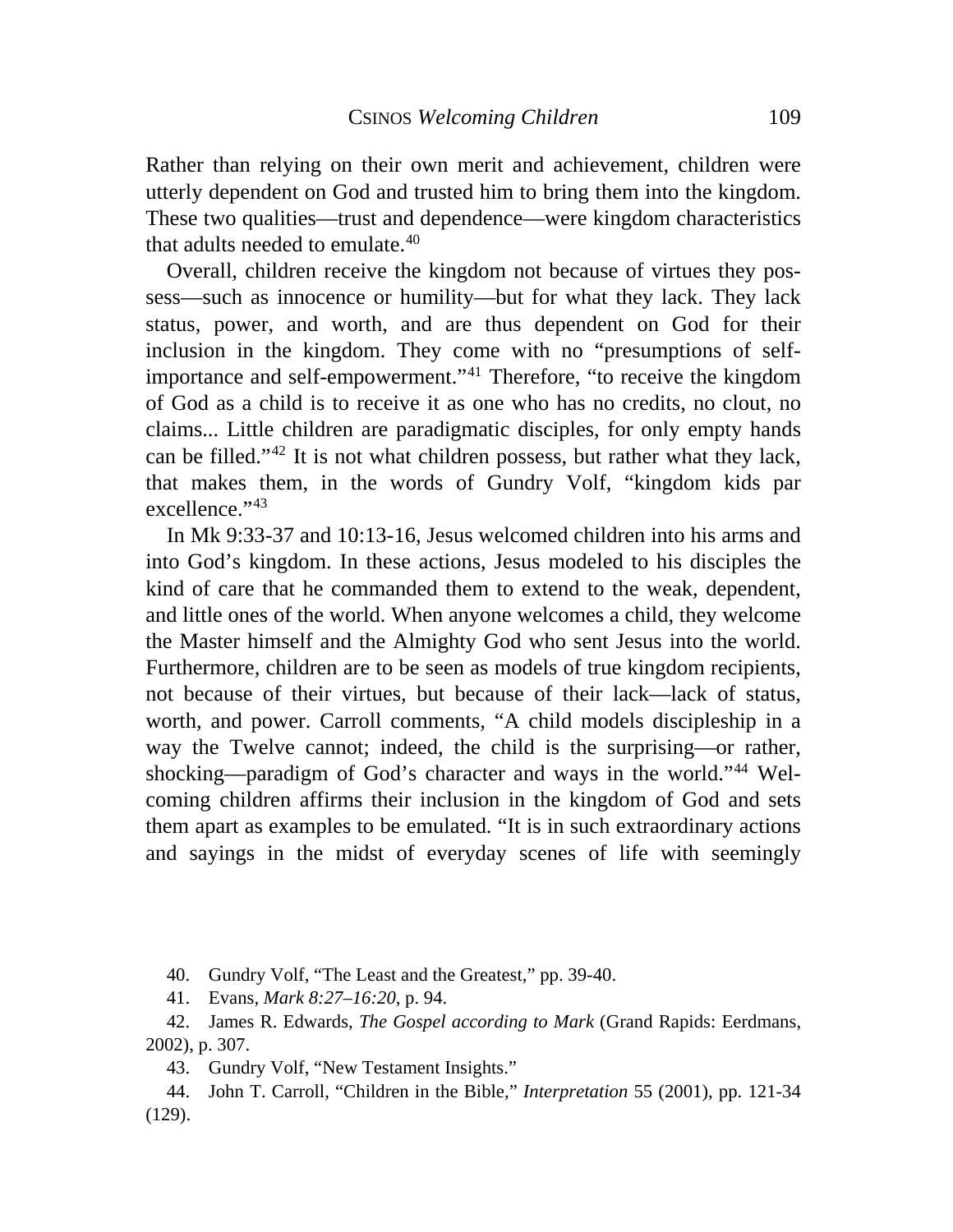unimportant people like women and children that the very core of the Gospel is revealed."<sup>[45](#page-13-0)</sup>

## *Children in the Pauline Epistles*

The writers of the New Testament epistles regularly refer to children, young people, and infants. The image of children is often used metaphorically to refer to immature or inexperienced Christians.[46](#page-13-1) Early church leaders used child–parent imagery for their relationships with the recipients of their letters—people such as Paul, James and Peter saw themselves as the metaphorical parents of those to whom they were writing.<sup>[47](#page-13-2)</sup> Although metaphorical language regarding children is used extensively throughout the New Testament epistles, literal children are rarely discussed. In the writings of Paul, only a few such passages are extant. By looking at Pauline passages that address children metaphorically and those that do so literally, one can gain a sense of Paul's attitudes regarding children and childhood.[48](#page-13-3) While he does not display a view of childhood that is as radical or revolutionary as that of Jesus, Paul demonstrates a positive disposition to children as people who must be welcomed into the church as they are.

#### *Putting Childish Ways Behind: 1 Corinthians 13:11*

In the first letter to the church at Corinth, Paul discusses spiritual gifts and the importance of love. After the famous "love passage," the apostle uses childhood briefly as a metaphor. He writes, "When I was a child, I talked like a child, I thought like a child, I reasoned like a child. When I became a man, I put childish ways behind me" (1 Cor. 13:11).

 This passage appears to subscribe to common views of childhood as a negative stage in life in which incomplete pseudo-persons are being

45. Weber, *Jesus and the Children*, p. 17.

<span id="page-13-1"></span><span id="page-13-0"></span> 46. W.A. Strange, *Children in the Early Church: Children in the Ancient World, the New Testament and the Early Church* (Eugene, Oreg.: Wipf & Stock, 1996), p. 67.

<span id="page-13-2"></span> 47. Peter Balla, "Child–Parent Imagery in the Catholic Epistles," *Southern Baptist Journal of Theology* 6 (2002), pp. 66-77.

<span id="page-13-3"></span> 48. Reidar Aasgaard, "Paul as a Child: Children and Childhood in the Letters of the Apostle," *JBL* 126 (2007), pp. 129-59 (132).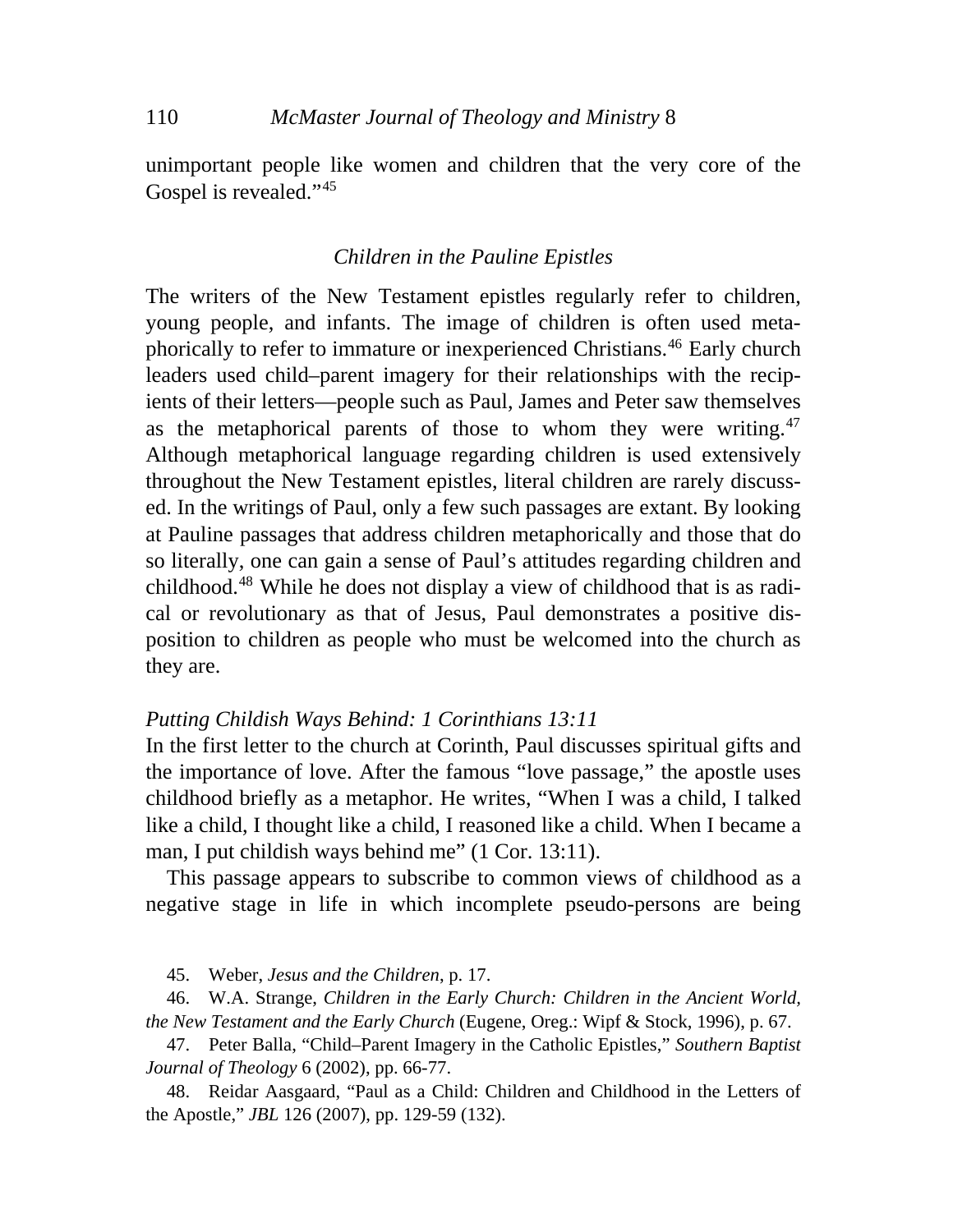formed into complete and whole adults. Childish ways (thinking, talking, and reasoning like a child) are viewed rather negatively. One should be striving to put these ways behind oneself and take on ways of thinking, talking, and reasoning that are those of adults—especially adult males. These negative views of childhood can be seen to line up with the popular opinions of the Greco-Roman world of Paul (children were symbols of fear, stupidity, weakness, folly, irrationality, vulnerability, and a lack of reason).[49](#page-14-0) Thus, Paul's words in this passage, at first glace, seem to demonstrate that he views childhood negatively and disapprovingly.

 This, however, is not the case. Rather, I would argue that what Paul is doing here is simply utilizing what Hans Conzelmann refers to as a "standard rhetorical theme."[50](#page-14-1) The antithesis of a child and an adult male was a common contrast that was often employed by rhetors and writers in the Greco-Roman world. Paul was simply utilizing a metaphor familiar to his readers. Most people in the pagan world of Paul held extremely low views of children and anticipated the time when their child would come into full adulthood, at which point a boy would give up his *bulla*, shave his face, and exchange his childhood toga (*toga praetexta*) for the white toga of the adult male (*toga uirilis*).<sup>[51](#page-14-2)</sup> In contrasting the ways of children to those of adults, Paul is simply speaking in a way his readers would understand.

 Although it can be presumed that, in making the contrast in v. 11, the apostle looks on children negatively—as "childish" creatures that need to grow up—this is not his intention. "Paul's point in context does not have to do with 'childishness' and 'growing up,' but with the difference between the present and the future," notes Fee.<sup>[52](#page-14-3)</sup> Essentially, Paul is stating that childishness is appropriate during childhood, but as one increasees in age, those ways need to be put aside and one must behave in manners appropriate to adulthood. With this, his intention is to illustrate

<span id="page-14-0"></span> 49. Bakke, *When Children Became People*, pp. 15-22. Wiedemann, *Adults and Children*, pp. 17-25.

<span id="page-14-1"></span> 50. Hans Conzelmann, *1 Corinthians: A Commentary on the First Epistle to the Corinthians* (ed. George W. MacRae; trans. James W. Leitch; Philadelphia: Fortress Press, 1975), p. 226.

<span id="page-14-2"></span> 51. Beryl Rawson, *Children and Childhood in Roman Italy* (Oxford: Oxford University Press, 2003), p. 144.

<span id="page-14-3"></span> 52. Gordon D. Fee, *The First Epistle to the Corinthians* (Grand Rapids: Eerdmans, 1987), p. 647.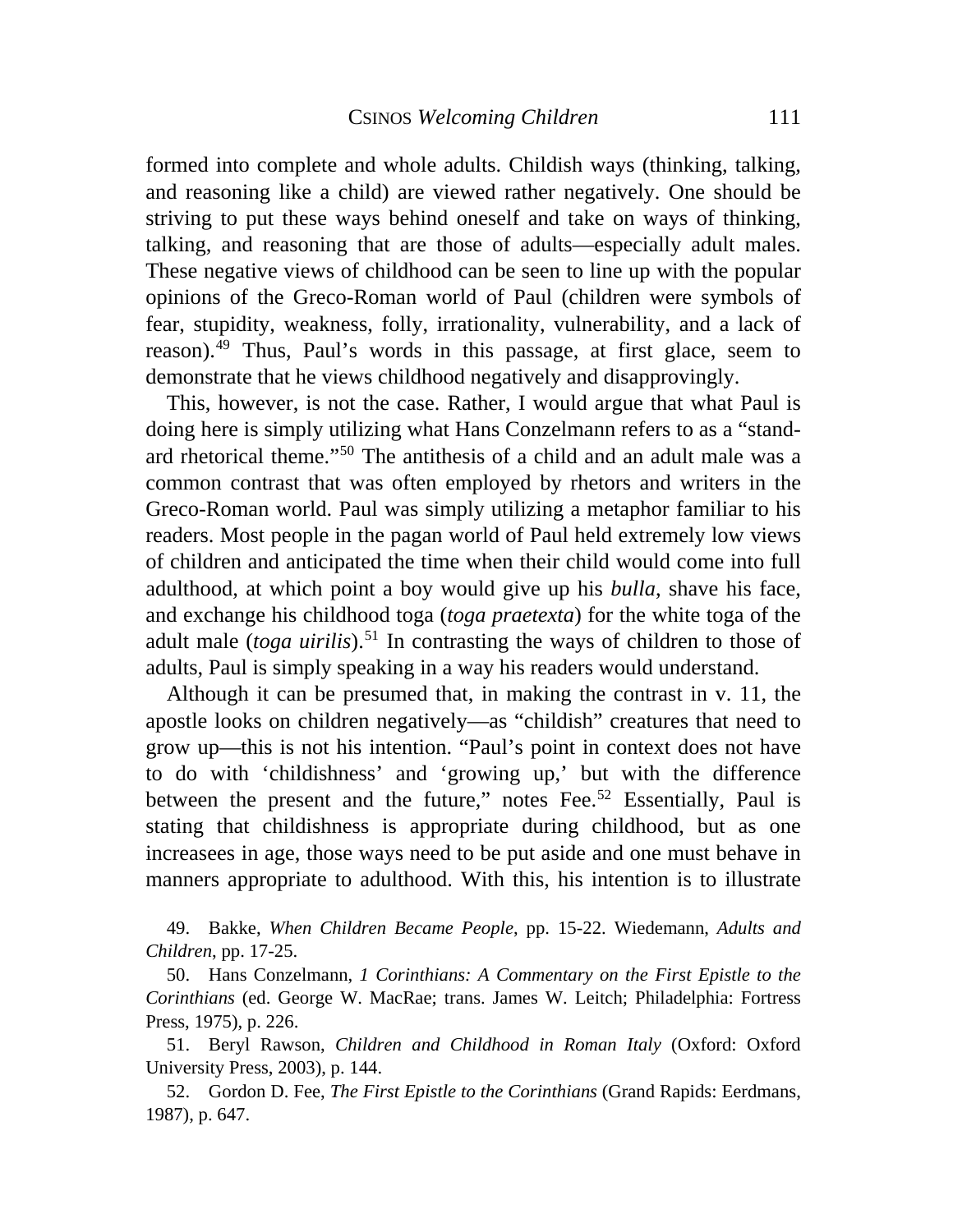that although spiritual gifts are important, there will be a time in the future when these gifts will pass away and only faith, hope, and love will remain.[53](#page-15-0) The apostle is not downgrading children; rather, he makes this statement quite matter-of-factly.<sup>[54](#page-15-1)</sup> Read in this context, Paul's comment about childhood and childish ways in v. 11 welcomes children as they are—not for their future potential, as they were often valued in antiquity, but for their present reality. This is the attitude that Jesus embodied when he took a child into his arms and said, "Whoever welcomes one of these little children in my name welcomes me" (Mk 9:37).

#### *For This is Right: Ephesians 6:1-4*

In the latter part of his letter to the Ephesian Christians, Paul includes what is commonly known as the "household code." A portion of this section of Ephesians deals with proper relationships between parents and children—a topic important to this study.

 In the first three verses of chapter six, Paul addresses the children in the Ephesian church and exhorts them to obey and honour their father and mother so that "it may go well with you and that you may enjoy long life on the earth" (Eph. 6:3). When one takes into consideration the fact that Paul is writing to a Greco-Roman community (whose ideals and beliefs about children were relatively low), it is quite remarkable that Paul takes the time to address young people—let alone as "responsible members of the congregations."[55](#page-15-2) This alone demonstrates the welcoming of children as a theme throughout the Christian texts.

 The very fact that children are present at the communion and gathering of the Ephesian Christians,<sup>[56](#page-15-3)</sup> while not unusual for the context, is important. In the world of ancient Rome, children were often present in pagan religious ceremonies, not only as spectators but as active participants who engaged in cultic functions.<sup>[57](#page-15-4)</sup> This was because children were seen as

53. Fee, *First Corinthians*, pp. 647-48.

54. Aasgaard, "Paul as a Child," p. 146.

<span id="page-15-4"></span><span id="page-15-3"></span><span id="page-15-2"></span><span id="page-15-1"></span><span id="page-15-0"></span> 55. Peter T. O'Brien, *The Letter to the Ephesians* (Grand Rapids: Eerdmans, 1999), p. 441.

56. O'Brien, *Ephesians*, p. 440.

57. Bakke, *When Children Became People*, p. 49.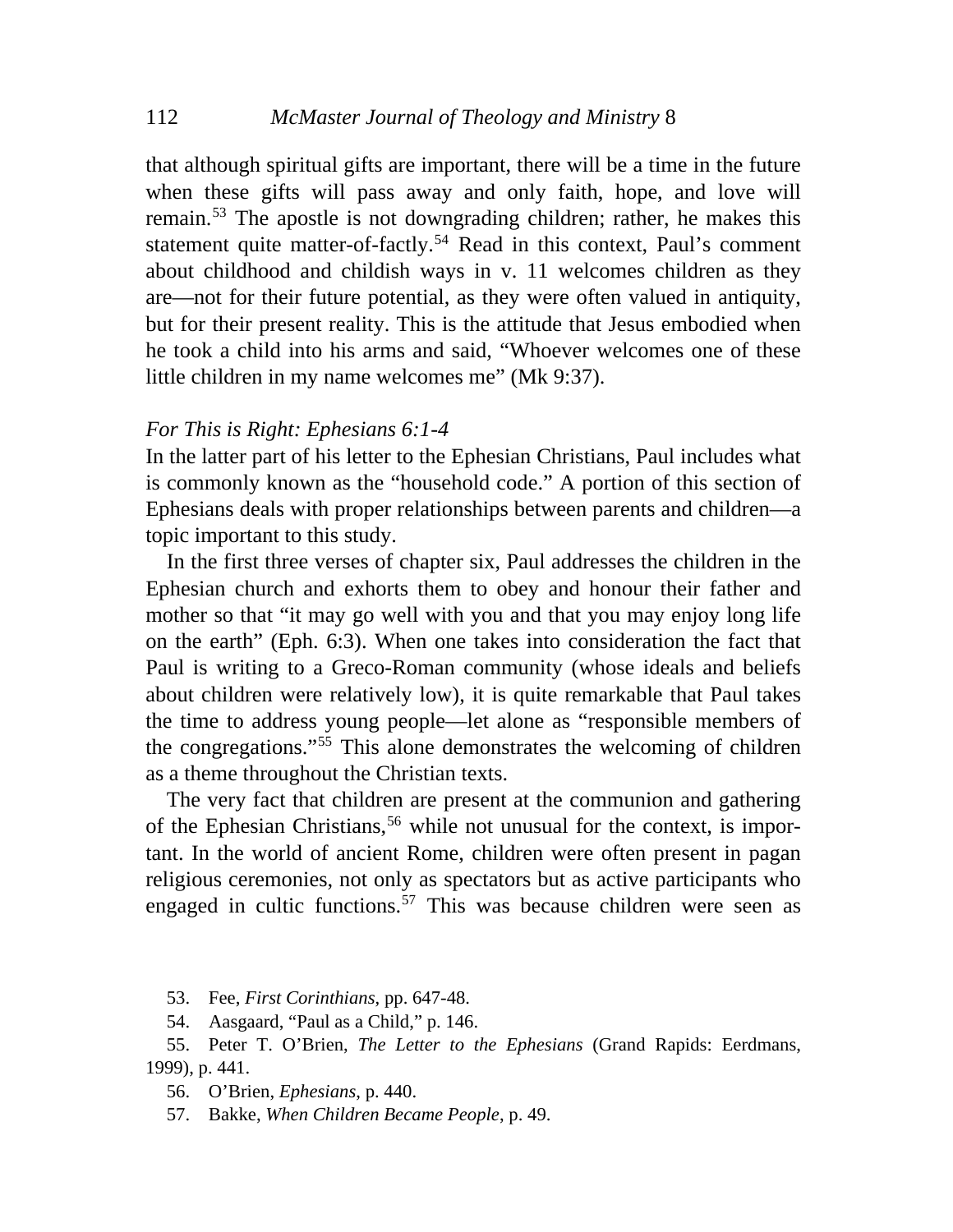"intermediaries between the adults and the gods."[58](#page-16-0) Therefore, it comes as no surprise that young ones were included in Christian gatherings. Yet Paul seems to view these children not as pre-humans or not-yet-humans, but as responsible, rational people who are able to receive and discern instruction.

 Another fascinating aspect of this passage is Paul's use of the words "in the Lord" in v. 1. Children are to obey their parents in the Lord. Therefore, the father and mother are no longer the ultimate authority, for Paul relegates their direction and orders to a position that is subordinate to that of God. He has relegated the authority of the *paterfamilias* to a place underneath the divine authority of God. Thus, Paul allows children to hold fast to God's commands when conflicts arise in which "Christian children are required to submit to parents who have no Christian commitment and whose moral standards run counter to Christ's."<sup>[59](#page-16-1)</sup> It seems as though Paul considers these children to be moral agents who have the ability to reason right from wrong.<sup>[60](#page-16-2)</sup> What is more, this discussion of obedience "in the Lord" reveals that, like her parents, a child's "relationship to Christ [is] that which fundamentally defines and qualifies her life in all respects."[61](#page-16-3) Therefore, parents and children stand alongside one another in their appropriate places under God. In saying "in the Lord," Paul demonstrates that adults and children are on the same level—they are both under God. What a powerful and revolutionary message this would have been to people who considered children to be not-yet-humans!

 Paul's next words—those directed to fathers—are also quite extraordinary. After telling the Ephesian children to honour and obey their parents unless parental wishes contradict the ways of the Lord, the apostle writes, "Fathers, do not exasperate your children; instead, bring them up in the training and instruction of the Lord" (Eph. 6:4).

58. Bakke, *When Children Became People*, p. 48.

<span id="page-16-1"></span><span id="page-16-0"></span> 59. Arthur G. Patzia, *Ephesians, Colossians, Philemon* (NIBC; Peabody, Mass.: Hendrickson, 1990), p. 278.

<span id="page-16-2"></span> 60. Thomas R. Yoder Neufeld, *Ephesians* (Believer's Church Bible Commentary; Waterloo: Herald Press, 2002), p. 269. It is important to remember that in the Greco-Roman world, children were seen as lacking in reason. Paul's exhortations seem to run counter to this belief.

<span id="page-16-3"></span>61. Gundry Volf, "The Least and the Greatest," p. 56.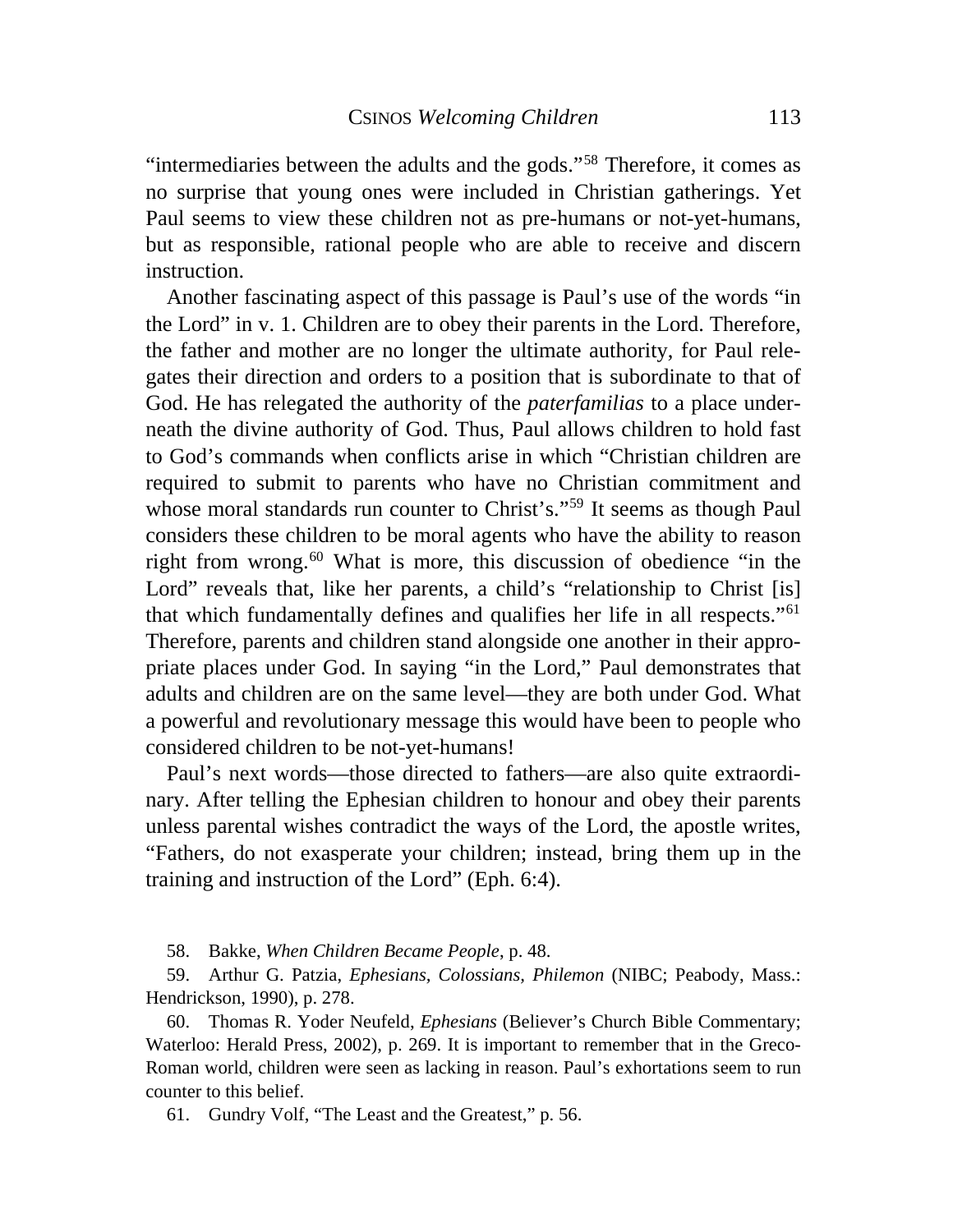#### 114 *McMaster Journal of Theology and Ministry* 8

 At the time, the *paterfamilias*, or father, was responsible for training and instructing his children in many matters, including religion<sup>[62](#page-17-0)</sup>—even if this involved choosing a pedagogue or teacher, or having the mother do much of the training. Instruction was often imparted to children through beatings and harsh treatment, which were common throughout the Roman world.<sup>[63](#page-17-1)</sup> With his words in v. 4, Paul is exhorting fathers to maintain this role of the one responsible for providing his children with religious education. Yet, he encourages them to be gentle in their approaches and avoid excessive violence and abuses of patriarchal power. $64$  Today, this would be as shocking as a pastor encouraging his congregants to use violence and harsh corporal punishment as a standard method of instruction and child rearing—it was completely antithetical to society's accepted ways of doing things.

 What Paul is arguing for is a reciprocal relationship between parents and children in which all parties find their humanity, purpose, and identity in the Lord. All family members are to submit to one another in "*mutual subordination*"[65](#page-17-3)—children are to obey their parents in the Lord, and fathers are to lovingly and respectfully train their children in the way of Christ. This is a remarkable statement considering the low values and esteem that the surrounding culture gave to children.

 What could have caused Paul to exhort this congregation to act in such a counter-cultural manner? Following in the way of Jesus, Paul recognized that "children, while they are expected to obey their parents in the Lord, are persons in their own right who are not to be manipulated, exploited or crushed."[66](#page-17-4) Therefore, parents must take care to nurture the entire being of their children, which is done through Christian discipline and instruction.<sup>[67](#page-17-5)</sup> Although Paul does not seem to elevate children in as obvious or revolutionary ways as Jesus, he *is* elevating them by accepting them as the whole persons that they are—they do not need to grow up or become more rational in order to be seen as fully human. Gundry Volf offers a brief, but compelling summary of Paul's view of children. She writes that he sees

- <span id="page-17-0"></span>62. Yoder Neufeld, *Ephesians*, p. 269.
- <span id="page-17-1"></span>63. Keener, *IVP Bible Background Commentary*, p. 552.
- <span id="page-17-2"></span>64. Yoder Neufeld, *Ephesians*, p. 269.
- <span id="page-17-3"></span>65. Yoder Neufeld, *Ephesians*, p. 271.
- <span id="page-17-4"></span>66. O'Brien, *Ephesians*, p. 446.
- <span id="page-17-5"></span>67. Patzia, *Ephesians, Colossians, Philemon*, p. 279.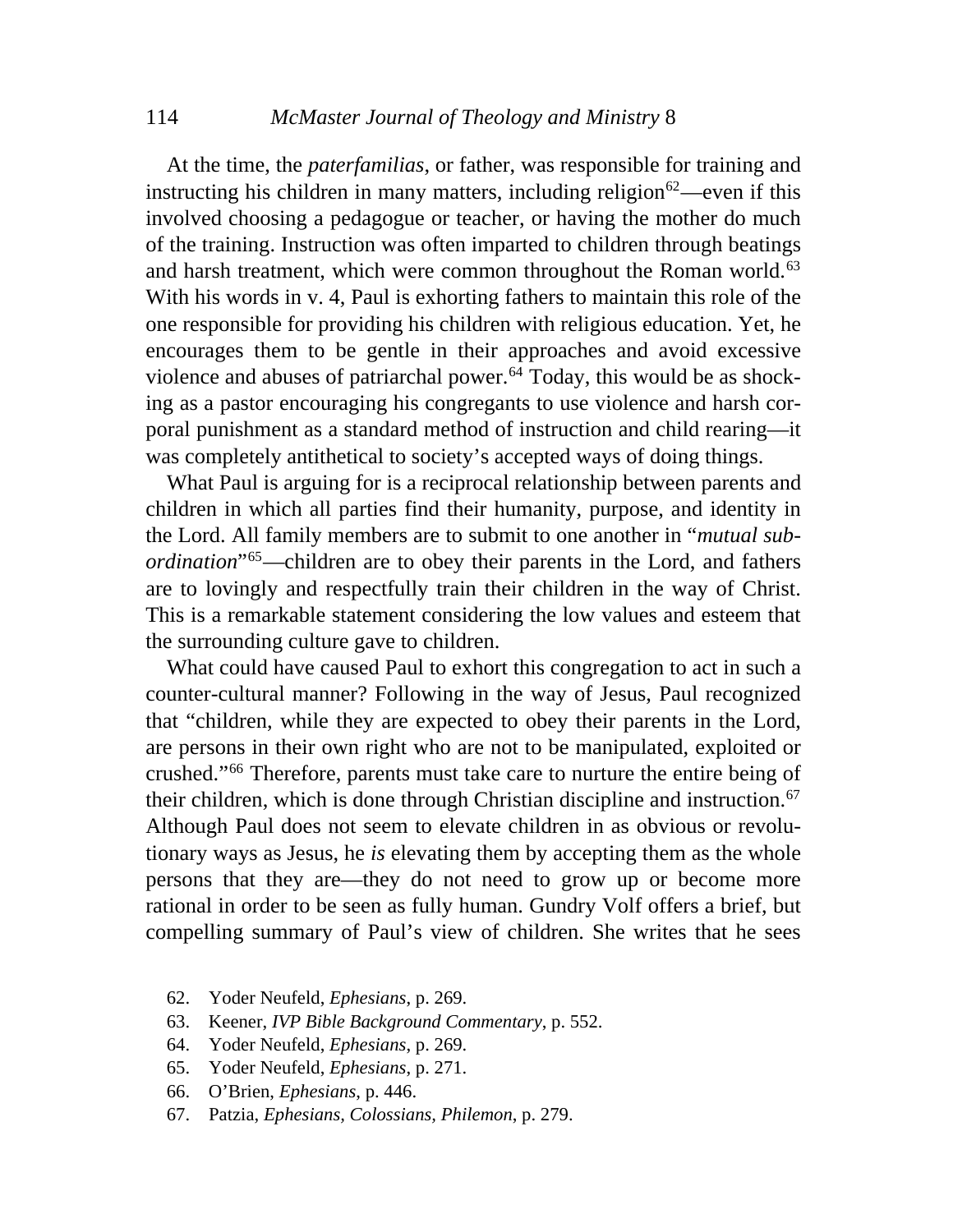children as "*members of the community to be shown the compassion and care which each owes the other in imitation of Christ*, who welcomed little children and taught all his disciples to do so."[68](#page-18-0)

 Overall, the apostle's use of child metaphors and his address to literal fathers and children are quite daring. Speaking to Roman pagans, who had a relatively negative esteem for children, Paul's words elevate children as members of the Christian community who are to be welcomed as they are—not as yet-to-be humans who lack reason, but as young people who are able to think and act for themselves. Paul's frequent discussions of children (whether literal or metaphorical) demonstrate "an above average interest in the issue<sup>"[69](#page-18-1)</sup> for a single, presumably childless man. This alone can demonstrate that Paul was attempting to elevate the position of children and, following the commands of Jesus, welcome them into the community as those who represent Christ.

## *Welcoming Children: A Practical Application*

After this brief overview of the Hebrew Bible and the New Testament, the theme of welcoming children becomes quite clear throughout the narrative of God's redemptive work on earth. The writers of the Hebrew Bible, Jesus, and Paul, all speak of the importance of welcoming children into the community of God for the sake of all members. What implications does this theme carry for Christian living and ministry with children? First, children must be welcomed into the Christian community as active and necessary members. Second, Christians must consciously work to improve the lives of all children who are a part of the global community of humankind.

 Jesus said, "Let the little children come to me…for the kingdom of God belongs to such as these" (Mk 10:14). Children are created by God to be active and essential members of God's kingdom. Therefore, young people must be welcomed into God's churches. Children are capable of doing great things in the kingdom and they must be given opportunities to use their God-given gifts and talents to further the reign of God. The Lord has blessed children abundantly with gifts, talents, and natural abilities that are

<span id="page-18-1"></span>69. Aasgaard, "Paul as a Child," p. 154.

<span id="page-18-0"></span> <sup>68.</sup> Gundry Volf, "The Least and the Greatest," p. 57. (Italics original).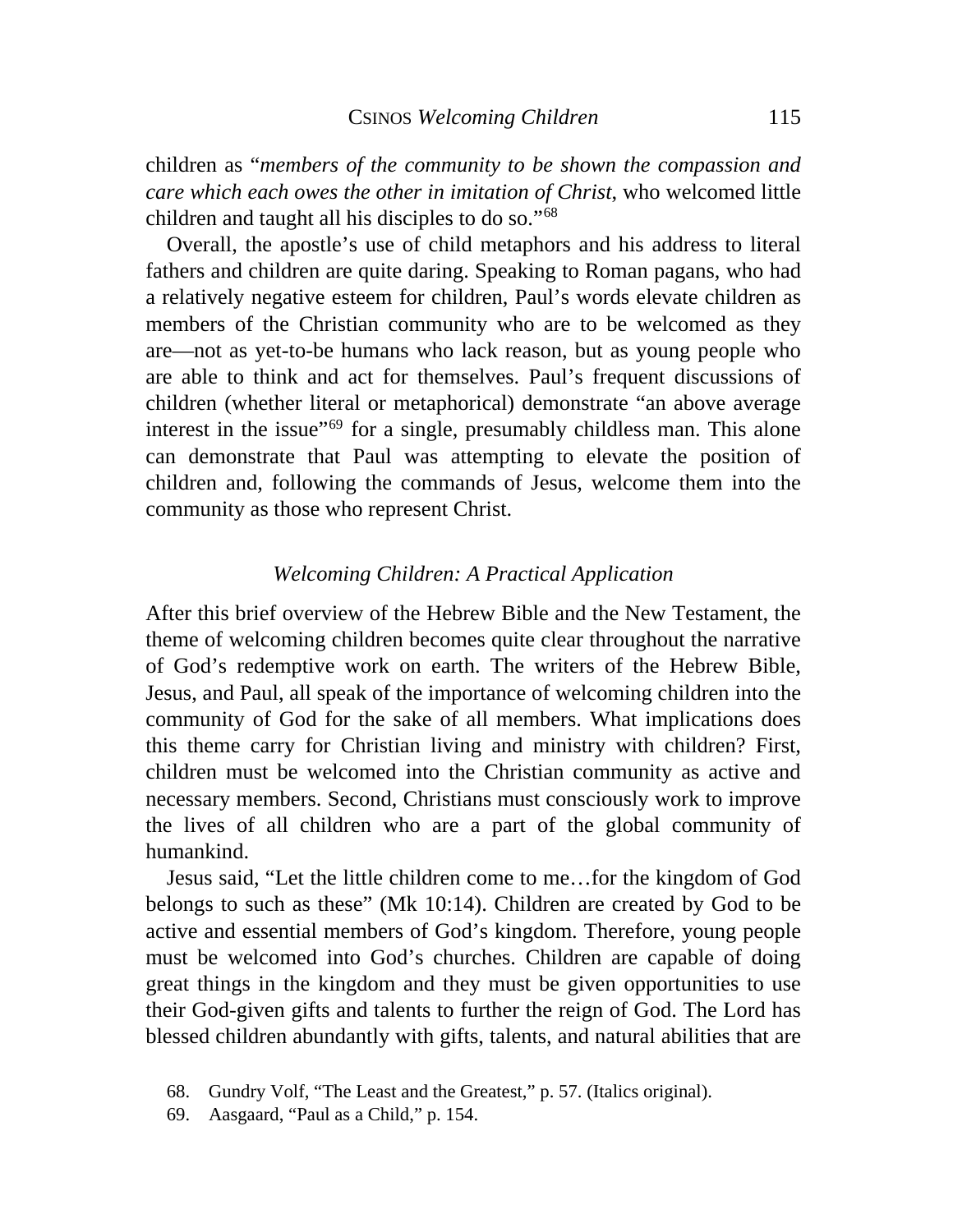unavailable to (or overlooked and unused by) adults. As whole persons created in the image of God, children in the Christian church reveal attributes and characteristics of God that would otherwise remain unseen. Children show us that God is vulnerable, playful, joyous, and messy.<sup>[70](#page-19-0)</sup> For God to be fully welcomed and revealed in churches that claim to follow Christ, children must be present. As May et al. state, "The church is fully the church—the people of God—only when children are present."[71](#page-19-1) It is absolutely essential that children are welcomed into the community of God as whole people made in God's image—people that are able to possess and demonstrate true faith and discipleship. Jesus said that children are an example from which we can learn—how can we learn from them if they are not fully present in the Christian community?

 A second implication of the biblical theme of welcoming children involves social justice and responsibility. When discussing children in the Pauline corpus, I quoted Peter O'Brien, who wrote that Paul believed that "children, while they are expected to obey their parents in the Lord, are persons in their own right who are not to be manipulated, exploited or crushed."[72](#page-19-2) Welcoming children means that Christians are to fight to free them from social injustice. Countless children around the world live in varying degrees of poverty—from the poverty of tenuous connections,<sup>[73](#page-19-3)</sup> to utter starvation that threatens their very existence. When wars, famines,

<span id="page-19-0"></span> 70. God demonstrated that God is messy through the Incarnation, for through Jesus, God willingly became involved in the messiness of human life. See Cynthia Long Westfall, "Family in the Gospels and Acts," in Richard S. Hess and M. Daniel Carroll R. (eds.) *Family in the Bible: Exploring Customs, Culture, and Context* (Grand Rapids: Baker, 2003), pp. 125-47 (140).

- 71. May, *Children Matter*, p. 143.
- 72. O'Brien, *Ephesians*, p. 446.

<span id="page-19-3"></span><span id="page-19-2"></span><span id="page-19-1"></span> 73. The poverty of tenuous connections refers to the social isolation of children. When children do not have access to their family's social resources or government services for child welfare, they suffer from this type of poverty. Although material poverty and the poverty of tenuous connections often exist in relation to one another, middle- and upper-class children can also bear the burden of the latter type of poverty when they are socially disconnected and isolated from social services and relationships that are necessary for holistic flourishing. For an extensive discussion of the poverty of tenuous connections, see Pamela D. Couture, *Seeing Children, Seeing God: A Practical Theology of Children and Poverty* (Nashville: Abingdon Press, 2000), pp. 29-35.